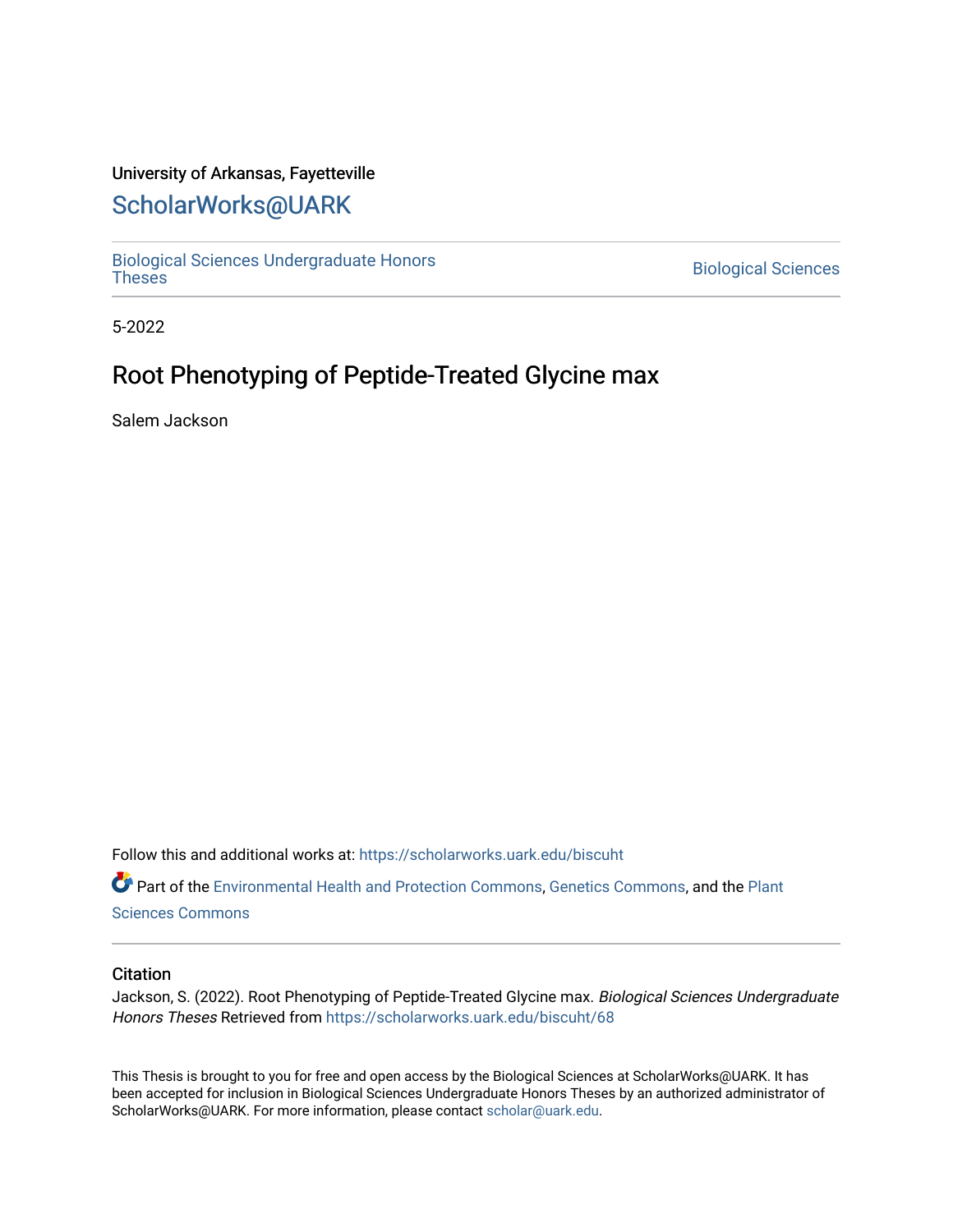## **Root Phenotyping of Peptide-Treated** *Glycine max*

An Honors Thesis submitted in partial fulfillment of the requirements of Honors Studies in

Biology

By

**Salem Jackson** 

Spring 2022

Biology

## **J. William Fulbright College of Arts and Sciences**

**University of Arkansas**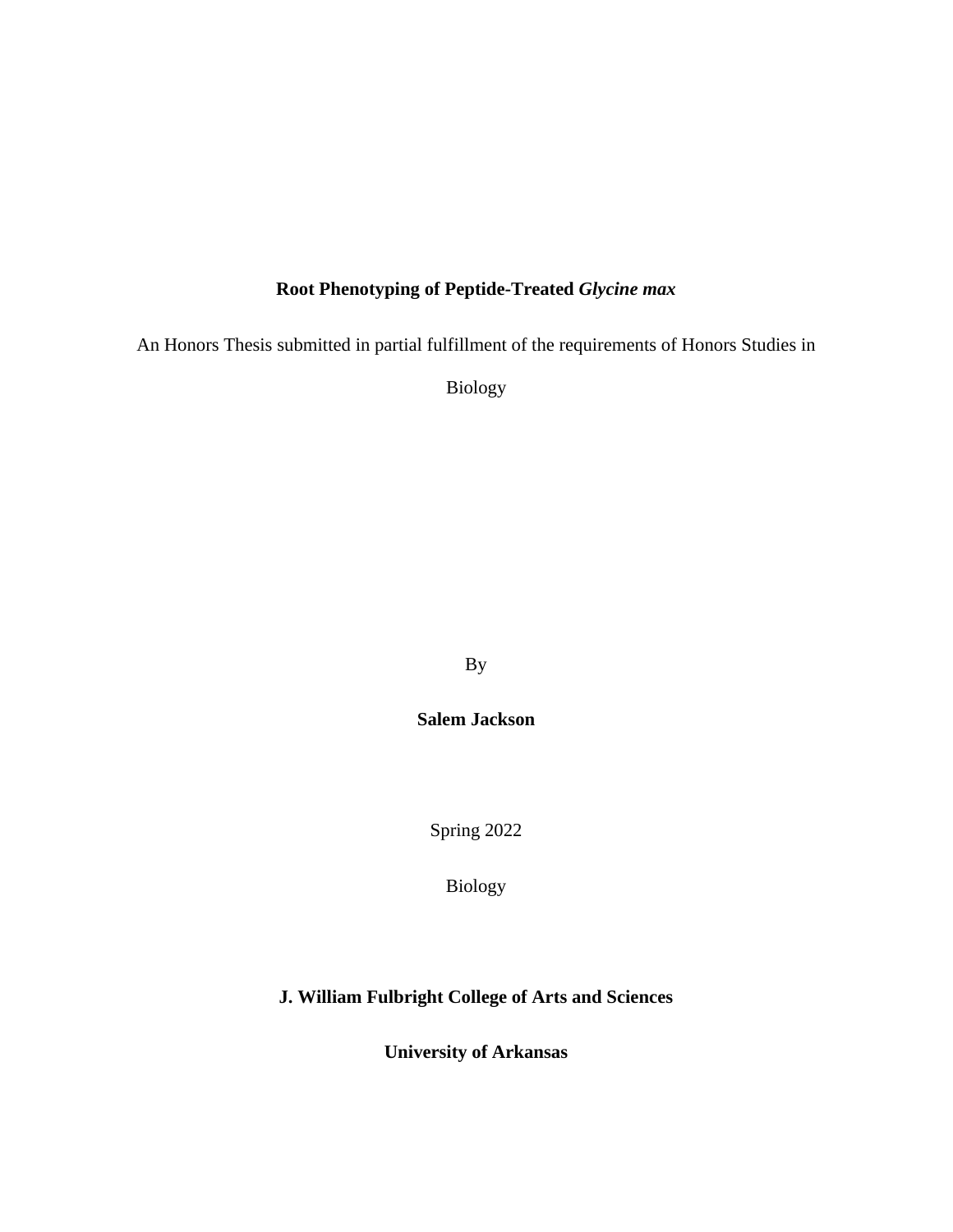## **Acknowledgements**

I would like to thank Dr. Fiona Goggin for mentoring me during my time at the University of Arkansas and providing me with excellent support as I pursued my undergraduate research project. Without her expertise and guidance this project would not have been possible.

I would also like to thank the Honors College for supporting this project through an Honors College Research Grant.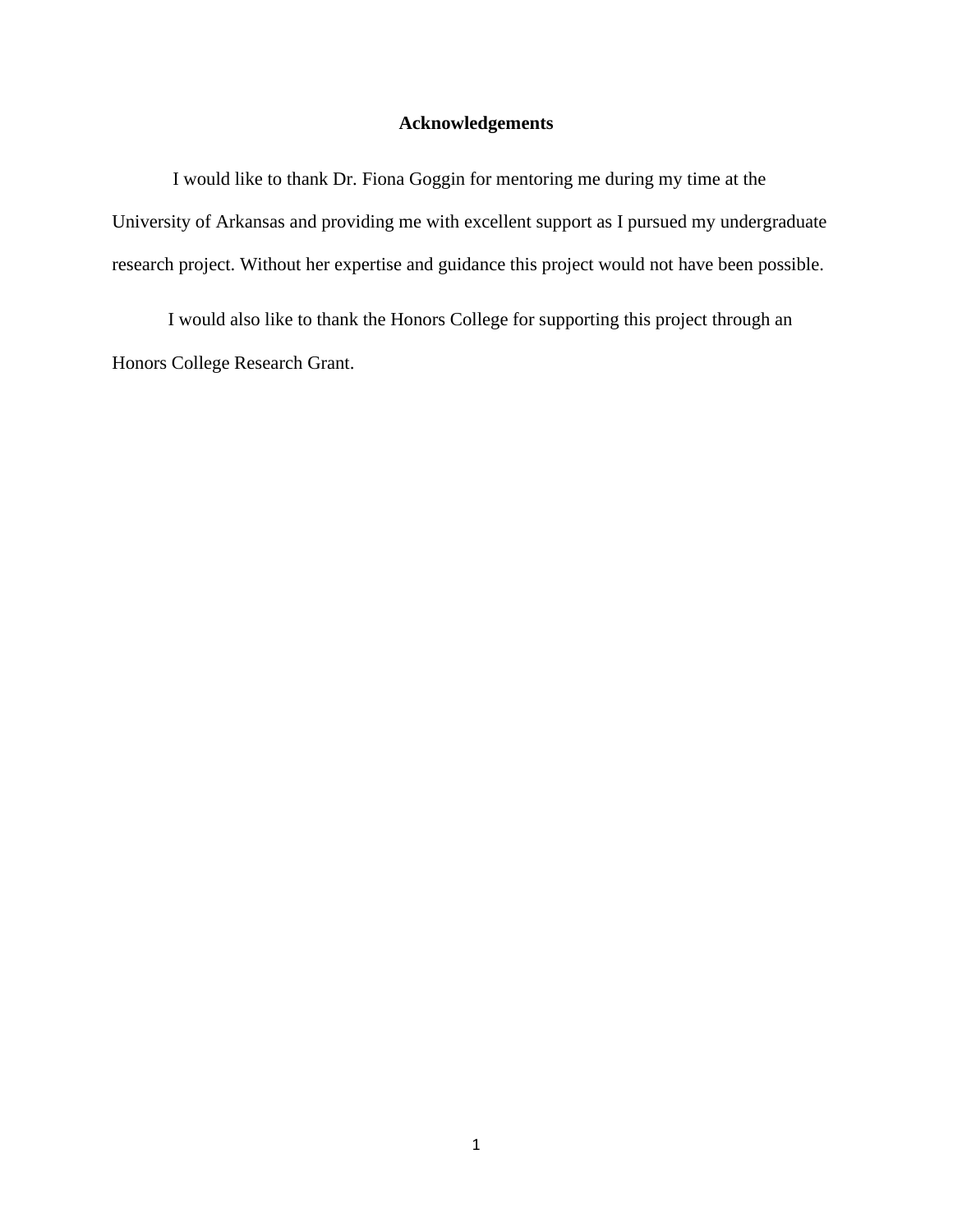## **Table of Contents**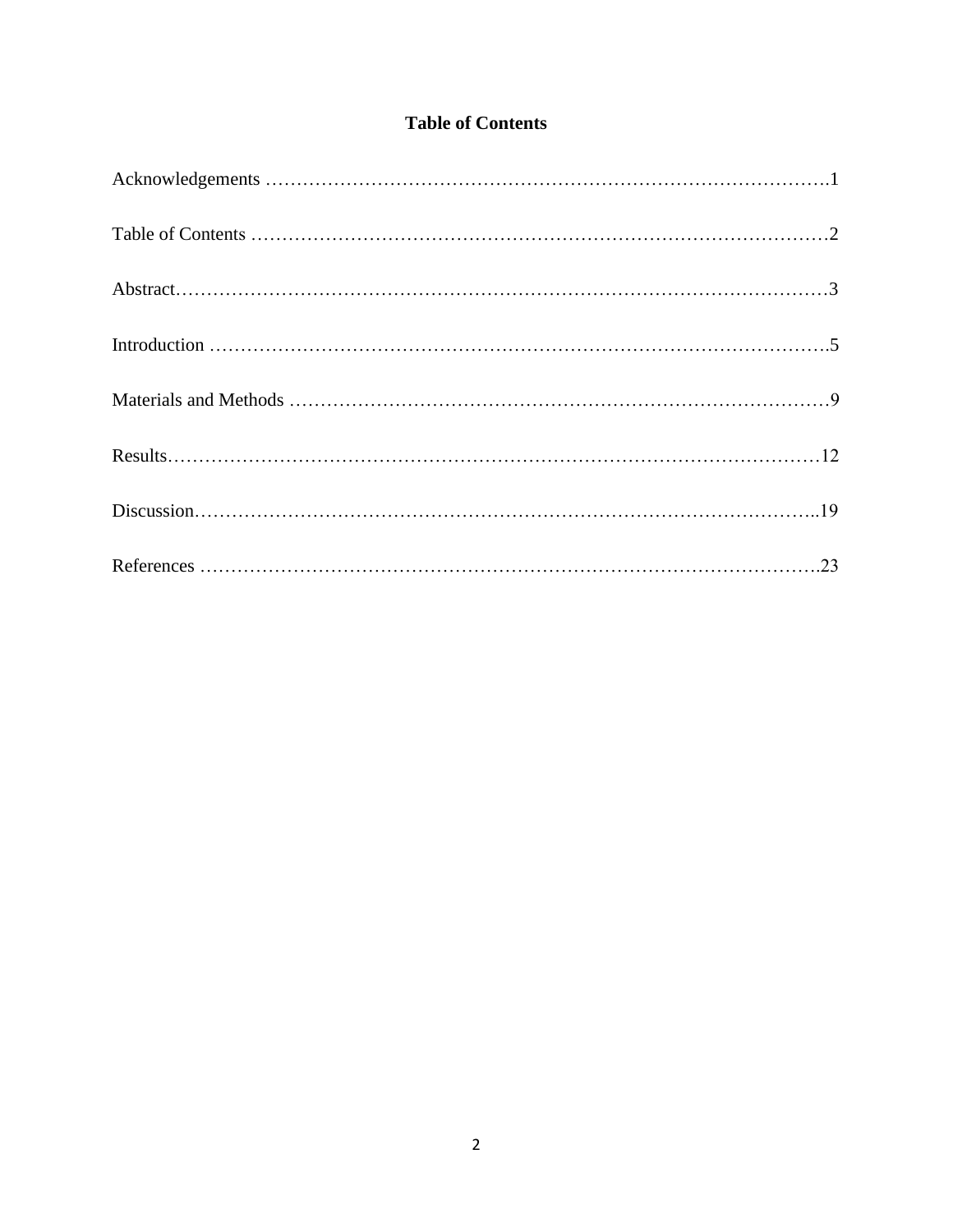#### **Abstract**

Plant elicitor peptides (Peps) – endogenous chains of amino acids involved in natural plant defense – have been shown to decrease damage from herbivores and pathogens by inducing an immune response, increasing the emission of volatile organic compounds (VOCS), transcripts, and metabolites. Exogenous treatment of soybean seeds with plant elicitor peptide GmPep3 has been shown to induce these broad-spectrum defenses and offers a new method for increasing crop yield. However, the effects of GmPep3 on indicators of soybean health – root characteristics, growth stages, etc. – have not been fully realized.

Using the root-phenotyping platform RhizoVision Explorer, several root traits of soybean plants treated with GmPep3 were analyzed to determine whether there was a statistically significant difference between the roots of plants treated with peptide and without peptide. These root traits included total number of root tips, total root length (mm), and surface area (mm<sup>2</sup>). Two concentrations of peptide were studied as well to determine whether increasing or decreasing the amount of GmPep3 would have an effect on chosen root characteristics.

Results indicated that there did not appear to be a statistically significant difference in the number of root tips between plants treated with GmPep3 and those not treated with GmPep3. There were, however, observed differences in total root length and surface area between treated and untreated seeds during one repetition of the experiment. However, these differences were no longer statistically significant by the end of the experimental period, indicating that although plant growth was initially impacted by the addition of the peptide treatment, these effects were no longer present by the end of the growing period. Increasing the concentration of GmPep3 did not appear to have a significant impact on root growth. Future studies with a larger sample size,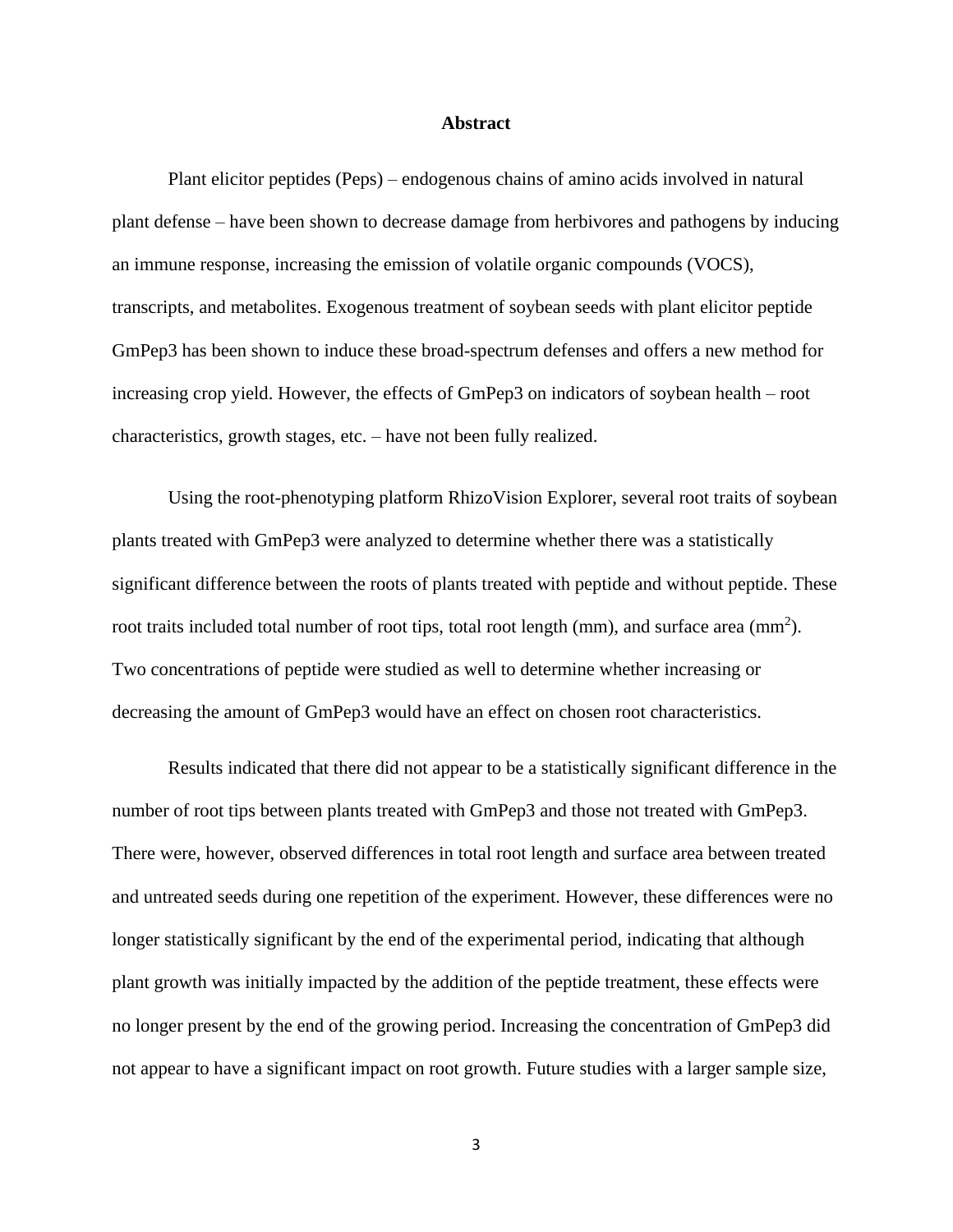longer growing period, more varied root characteristics, and different concentrations of GmPep3 are necessary to uphold the hypothesis that GmPep3 does not negatively impact soybean root growth.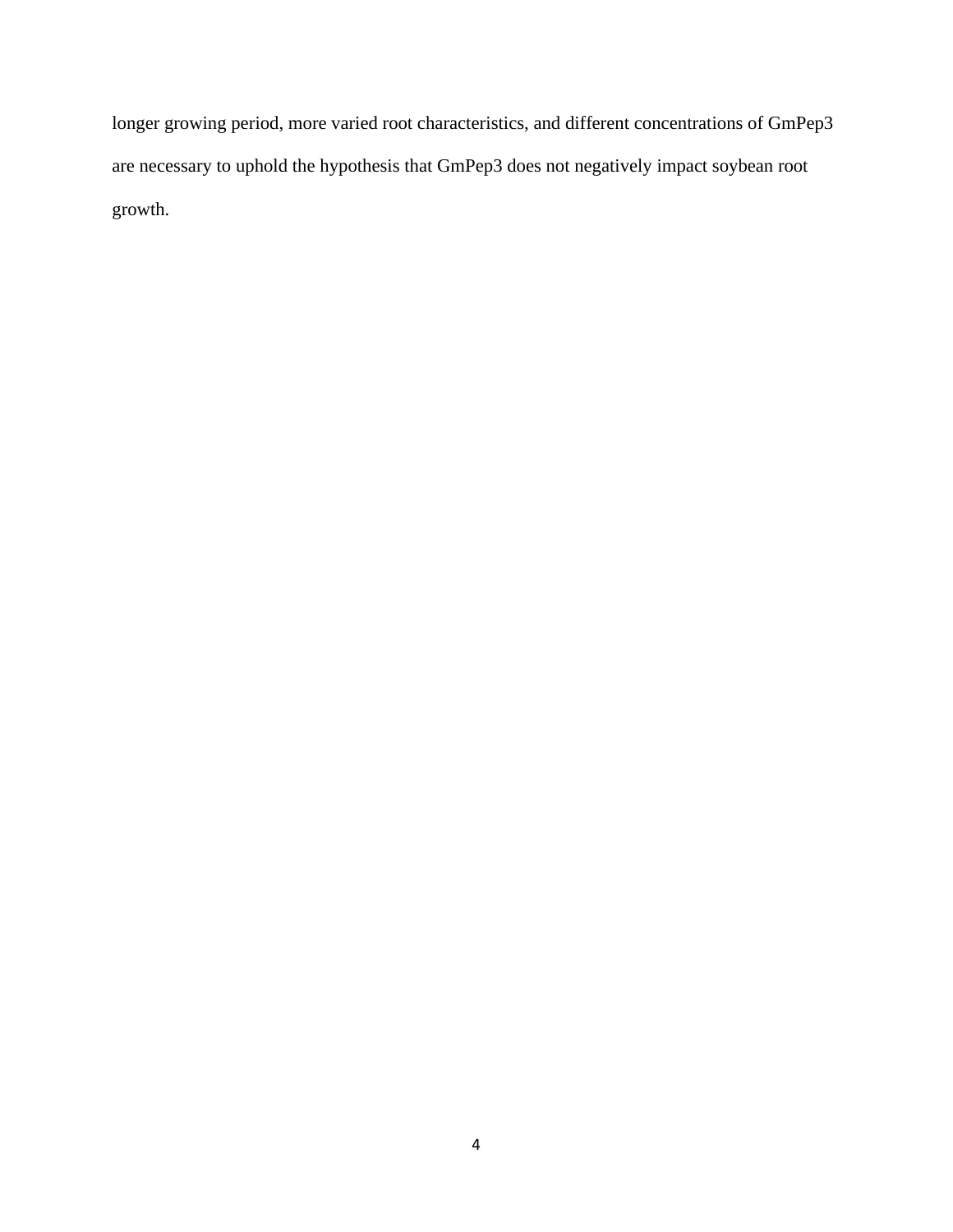#### **Introduction**

The soybean plant, or *Glycine max,* is a fundamental crop worldwide, increasing in demand each year. According to the USDA, 86 million acres of soybean were harvested in the United States in 2021 alone, representing a 57-billion-dollar industry (USDA, 2021). Due to its high nutritional value and versatility, many experts believe it may be the key to alleviating world hunger. However, several biotic and abiotic factors threaten the staple crop each year, including temperature, access to nutrients, and diseases. One of the greatest threats are pests, leading to drastically decreased yields in the top three soybean-producing countries – USA, Argentina, and Brazil (Hartman, 2011). The soybean cyst nematode (SCN), for instance, accounts for approximately 30% of this annual yield loss, devastating roughly 20,000,000 bushels between 2010 and 2014 in Arkansas alone (Allen, 2017). Furthermore, SCNs can survive underground for extended periods of time, undermining the success of crop rotation once fully established (Jones, 2013). Root knot nematodes (RKN) are also of particular concern in the southern United States. In 2016, studies indicated that 82% of Arkansas soybean cultivars were susceptible to RKNs while only 18% had moderate to total resistance (Ross, 2016).

A combination of several approaches is typically used to counter pest-related yield losses. Pesticides are one of the most common management tools, increasing in use from the 1960s to the 1980s, and leading to increased yields worldwide. However, this approach has raised concerns regarding human and environmental health (Coupe, 2015). Integrated pest management (IPM) is another common approach, combining pesticide use with more sustainable practices to decrease negative impacts on human and environmental health. IPM allows for a certain level of plant damage so long as overall yields remain unaffected (Bueno, 2013). However, small-scale farms in rural areas often lack the appropriate technical support and knowledge to implement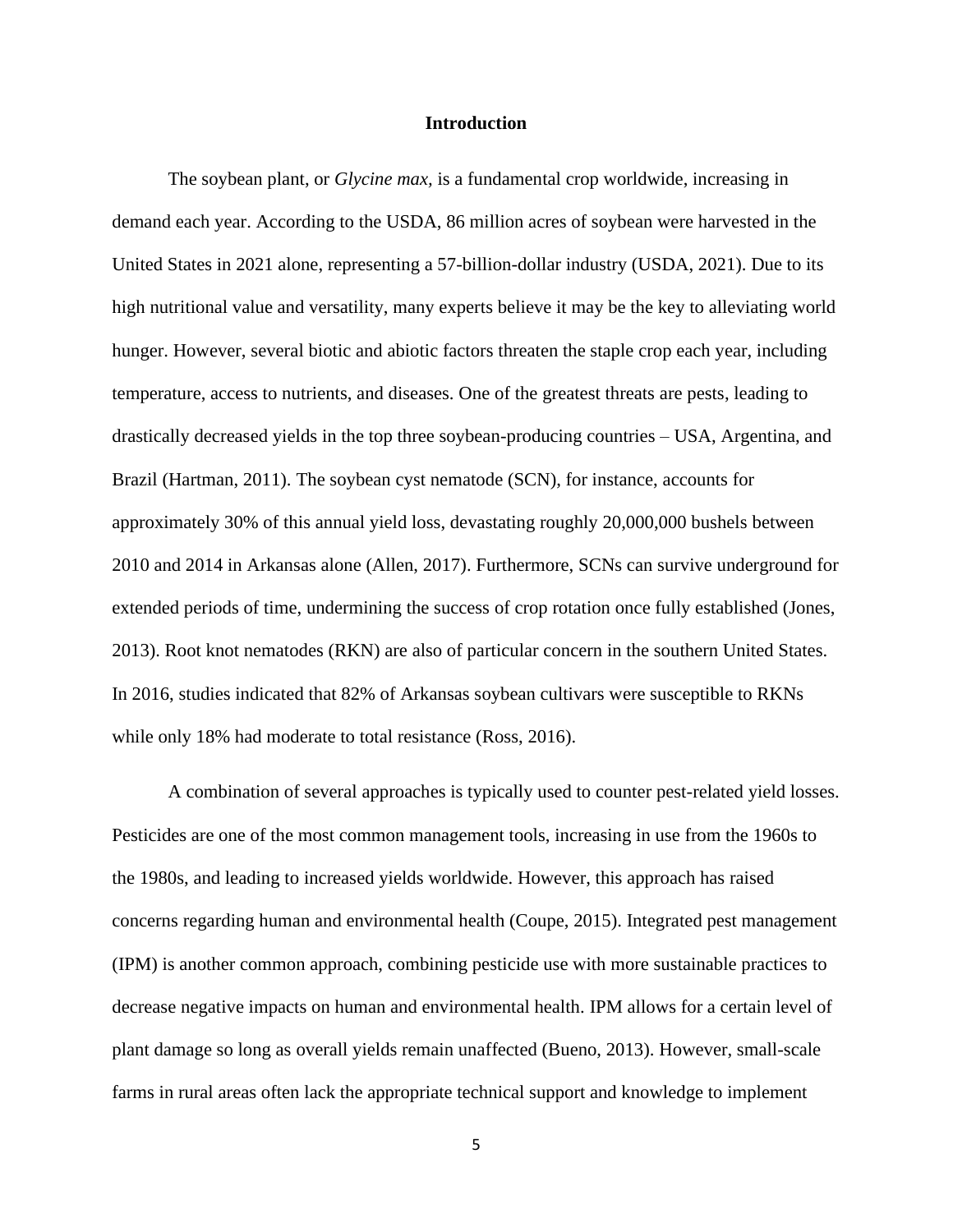these changes to the necessary degree (Grasswitz, 2019). In the 1990s, genetically modified (GM) crops came to the forefront of pest management, leading to the production of cultivars that are herbicide-resistant or internally protected against herbivory (Coupe, 2015). Concerns regarding this method include nutrient deficiencies in GM crops, although these concerns are not supported by scientific study. Clearly, the issue of pest control in crops has yet to be resolved and new technologies must be implemented to avoid decreased yields.

Induced plant defenses may be an additional tool in reducing yield loss. This term refers to the ways in which plants naturally defend them themselves against herbivory, without the use of pesticide. These defenses may include the accumulation of toxins, antidigestive proteins, and antifeedants on the surface of the plant after tissue has been damaged by feeding (Skibbe, 2008). For instance, the potato species *Solanum tuberosum* expresses cystine proteinase once feeding begins, which deters its thrip predator *F*. *occidentalis (*Steenbergen, 2018). This form of protection may also involve countering the negative effects of herbivory, including increased growth, photosynthetic rates, and nutrient uptake (Moreira, 2015). Finally, induced defenses may attract the predator of the specific herbivore, thereby indirectly reducing plant tissue damage (Skibbe, 2008). For example, the infestation of the tomato plant with spider mites leads to a volatile production that attracts the predatory mite, *Phytoseiulus persimilis* (Kant, 2004). Research has shown that the jasmonate (JA)-dependent signaling cascade is responsible for the execution of these broad-spectrum defenses (Skibbe, 2008).

Effectors released by the specific herbivore into the wound site activate these changes through transcriptional modification, phytohormone signaling, and posttranslational protein changes. Transcription factors and secondary metabolites are a common type of effector, and a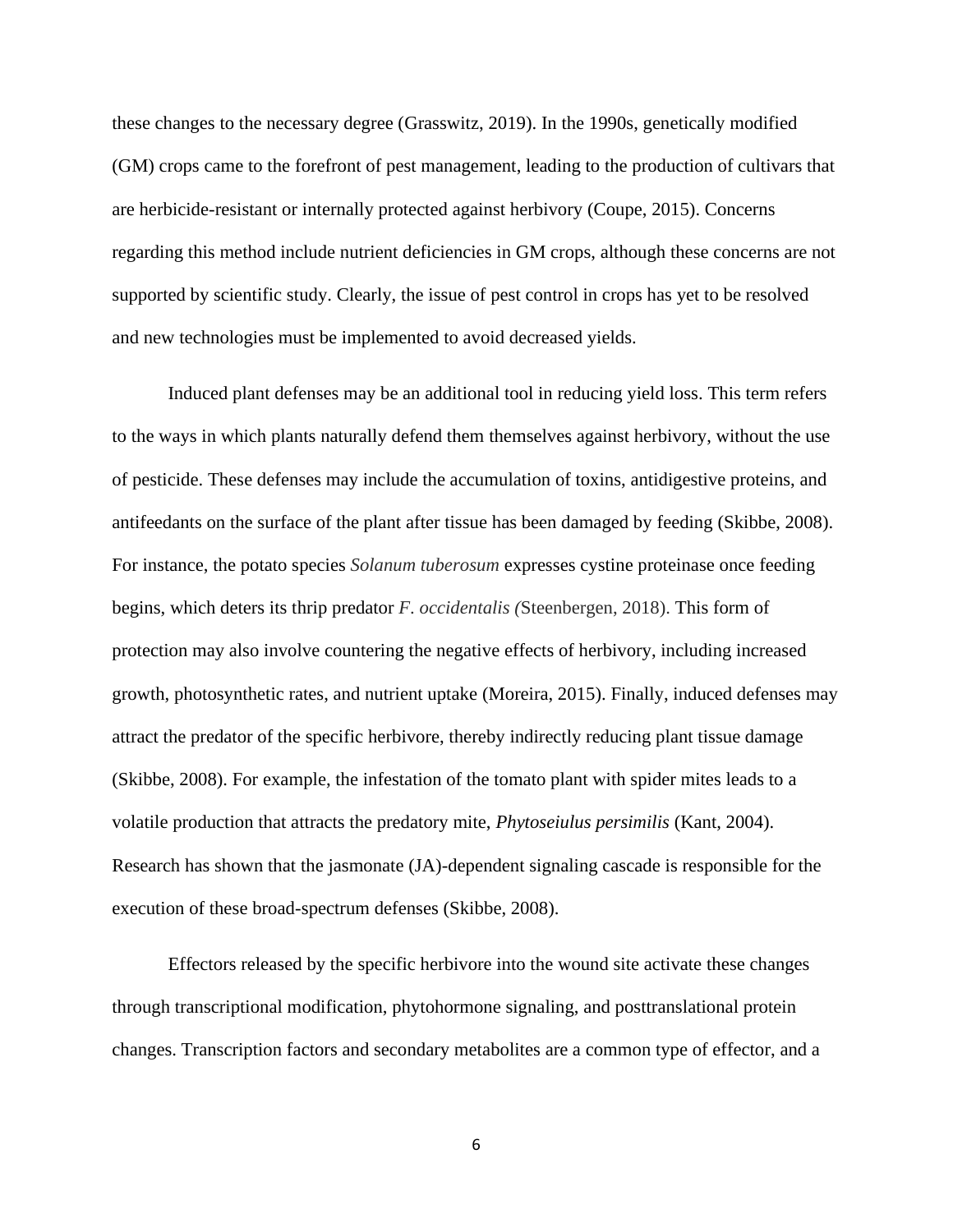number have been identified. The parsnip, for example, produces a toxic secondary metabolite that reduces predatory webworm performance (Pappas, 2017).

Plant elicitor peptides (Peps) – endogenous chains of amino – are a type of signal involved in induced plant defense. Initially discovered in *Arabidopsis,* plant elicitor peptides correlated to an induced immune response, increasing the emission of volatile organic compounds (VOCS), transcripts, and metabolites – all involved in plant defense against pathogens and herbivory (Huffaker, 2015). Three soybean Peps (GmPep1, GmPep2, GmPep3) have since been isolated and developed into an exogenous seed treatment. When expressed, these genes have been shown to decrease nematode reproduction by approximately 40% to 70% (Lee, 2018).

Although previous research indicates the ability of soybean Peps to induce nematode resistance, the tradeoffs are not entirely understood. Although the biomass of soybean roots and shoots treated with GmPep have been studied, other indicators of soybean health – root characteristics, growth stages, etc. – have not been fully realized (Lee, 2018). There is a possibility that peptide treatments may have a negative impact on soybean root growth. A study in 2020 showed decreased *Arabidopsis* root growth due to interaction with receptor kinases PEPR; similar interactions may occur in soybean and reduce root growth (Shen, 2019).

Image-based phenotyping is a burgeoning field that attempts to standardize plant traits in an efficient and quantitative manner. In this method, several plant images are taken and run through a program that extracts the desired data. Image-based phenotyping is particularly useful because it allows for the possibility of non-destructive sampling and thus longitudinal data collection, as well as the ability to extract a large amount of data and increase statistical power. A study in 2013 used image-based phenotyping to study the relationship between phosphate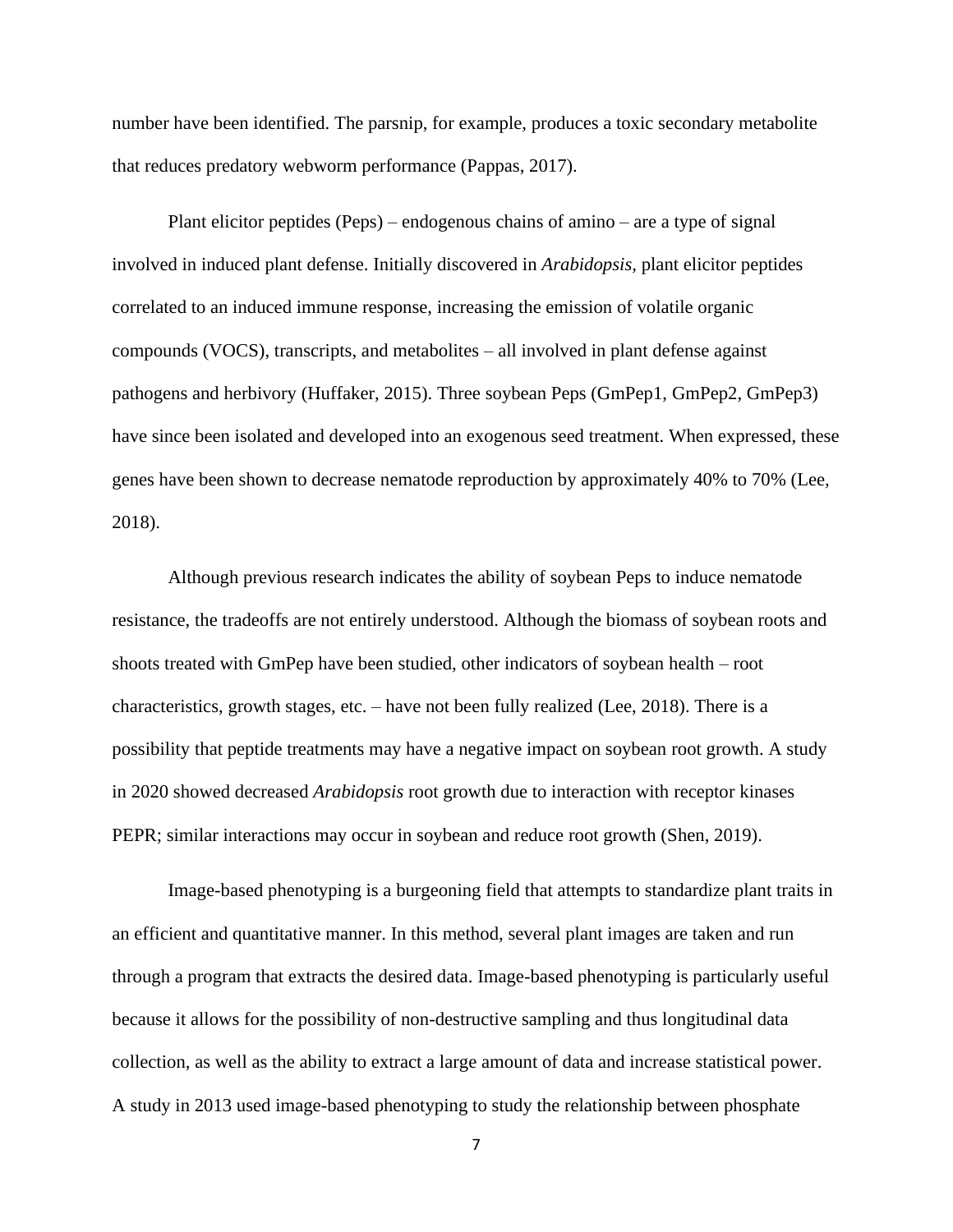deficiency in soil and *Brassica* root architecture using the program ImageJ, showing a strong correlation between the two variables (Shi, 2013).

Rhizovision Explorer is a new software designed for image-based phenotyping of roots. It allows researchers to extract several root characteristics – length, diameter, volume, etc. – from images taken from a scanner. Rhizovision Explorer is unique due to the implementation of several techniques that allow for more accurate data extraction, including the ability to choose a precise region of interest (ROI), filter out non-root objects, and fill in holes in roots. The overall goal of the program is to standardize root data across fields of study and allow for increased data extraction from root images (Seethepali, 2021).

This study aimed to determine whether the addition of plant elicitor peptide GmPep3 to *Glycine max* seeds would result in a statistically significant difference in root growth using Rhizovision Explorer as the medium for root data extraction, focusing specifically on the total number of root tips, total root length (mm), and surface area (mm<sup>2</sup>) as indicators of root growth. Decreased root growth in plants treated with GmPep3 would indicate the possibility that Peps involve trade-offs in plant health while protecting against herbivory and pathogen invasion.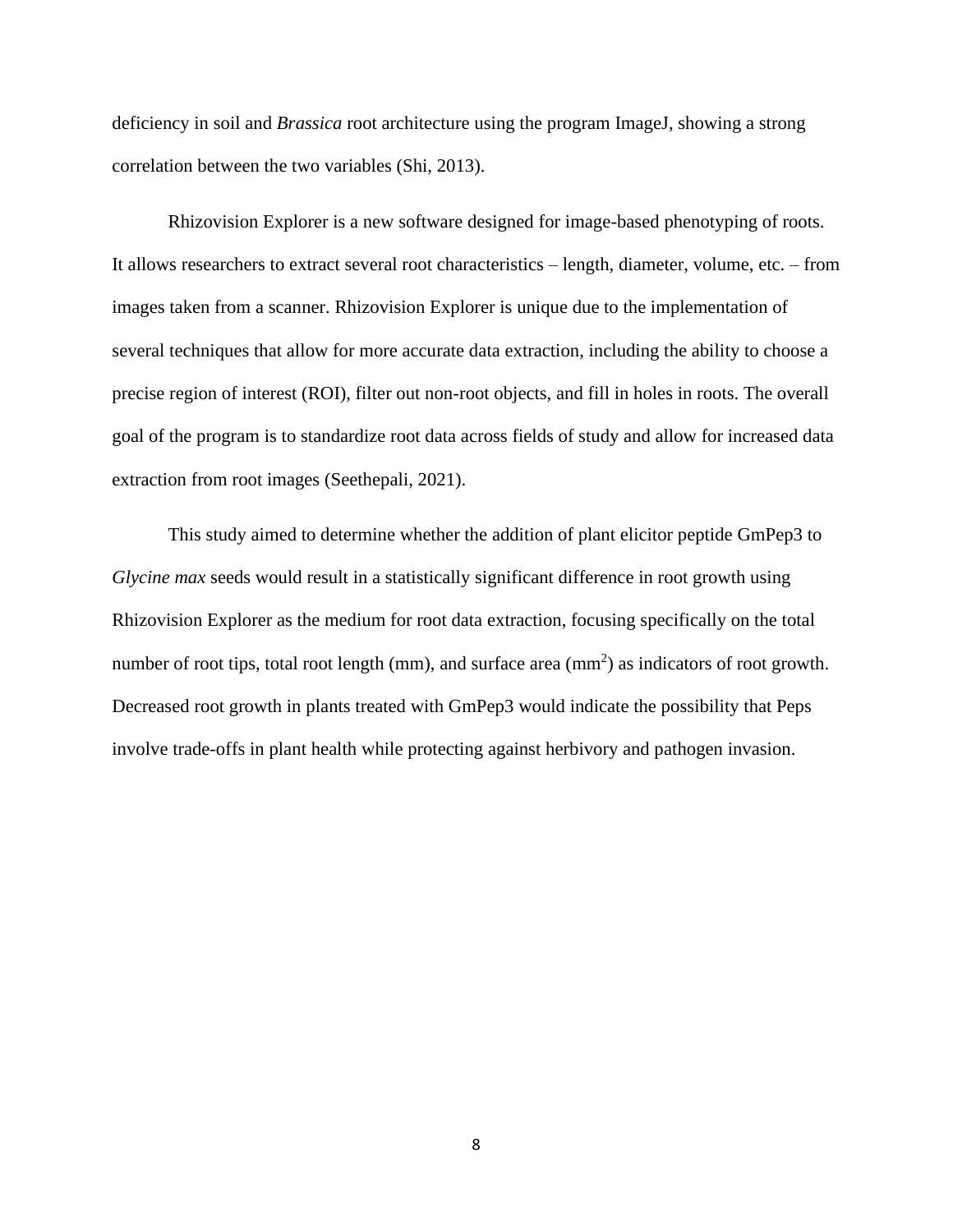#### **Materials and Methods**

#### **Imbibition**

General procedures regarding imbibing soybean seeds with GmPep3 were obtained from a previous study ("Plant elicitor peptides promote plant defense against nematodes in soybean," in *Molecular Pathology,* 2018*). In vitro* synthesis of the 23 amino-acid peptide GmPep3 (PSHGSVGGKRGSPISQGKGGQHN) was performed by Biomatik Corporation (Cambridge, ON, Canada), and purity was verified by C18 high-performance liquid chromatography (HPLC) and mass spectrometry. Sixty soybean seeds (*Glycine max,* cv Lee), twenty per treatment group, were imbibed in Petri dishes at room temperature (24° C) for eight hours in a solution of 0.1% Tween 20 and 1  $\mu$ M or 4  $\mu$ M of GmPep3. Control seeds were imbibed in water and Tween 20 only. Petri dishes were covered with aluminum foil during imbibition to simulate natural the germination process.

### **Plant Growth**

To ensure the experimental results would be compatible with future nematode assays, procedures regarding plant growth were also obtained from the same study ("Plant elicitor peptides promote plant defense against nematodes in soybean," in *Molecular Pathology,* 2018). After imbibition, seeds were transferred to the greenhouse and grown under standard greenhouse conditions (16-h light/8-h dark photoperiod,  $21-27$  °C) in Sunshine Mix for approximately 72 hours until germination was complete. Seedlings were then transferred to autoclaved sandy loam in 8 oz Styrofoam pots with eight small punctures at the base to ensure proper drainage. Plants were watered daily by hand.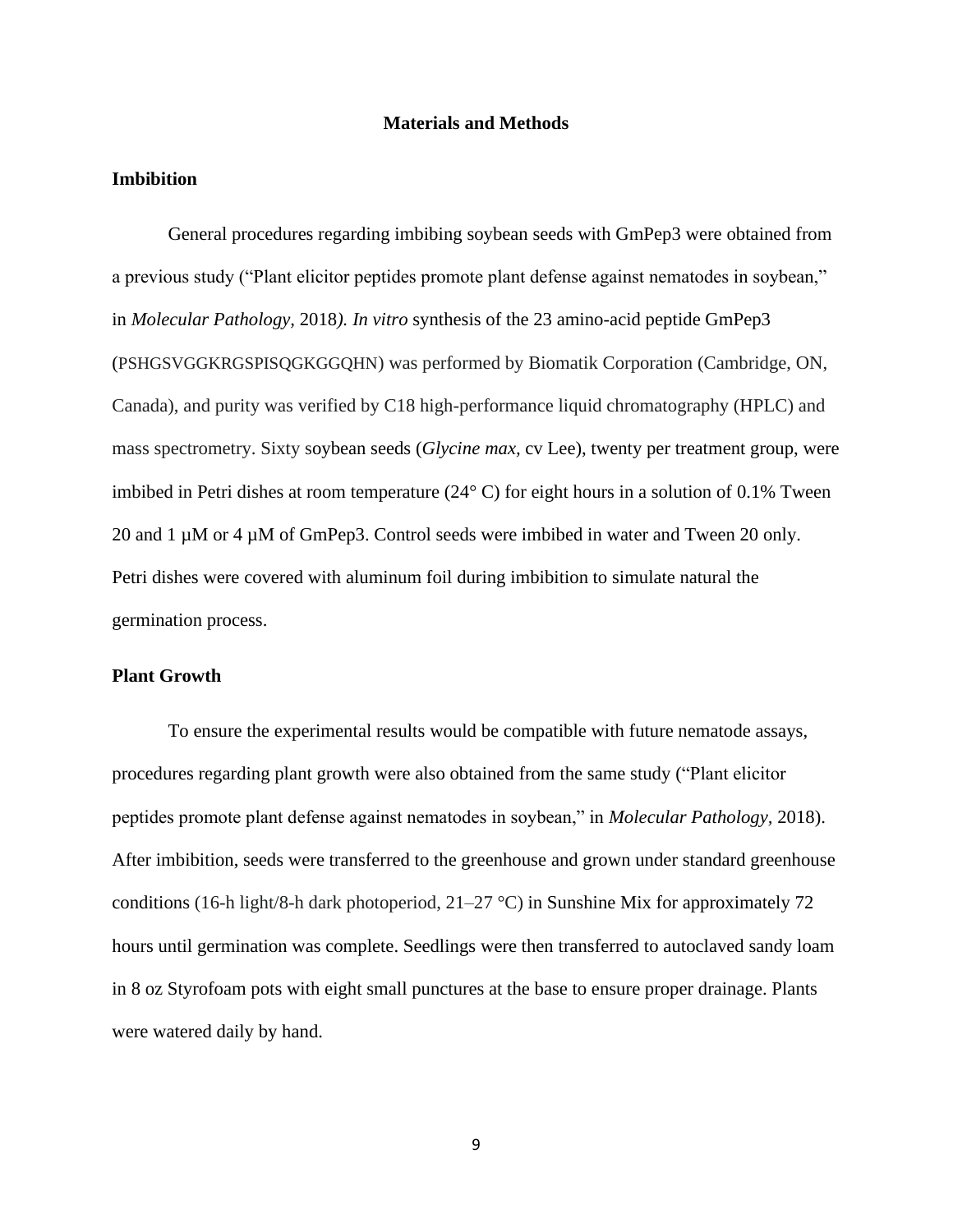#### **Root Scanning**

Three days after transferring to sandy loam, 1/3 of the plants from each treatment group were removed from the Styrofoam cups and their roots were washed thoroughly to remove soil and debris. Plants were then placed on Epson scanner tray and their roots were manually spread to ensure adequate visualization could be achieved. The number of roots visualized at once varied based on the size of the root; it was ensured that no overlap occurred between different plant roots. JPEG images at 300 dpi resolution of roots were produced and roots were discarded after visualization. This process was repeated six days after germination and nine days after germination until all plant roots had been scanned.

#### **Root Phenotyping**

Guidance regarding root-phenotyping was obtained from a previous study ("RhizoVision Explorer: open-source software for root image analysis and measurement standardization" in *AoB Plants,* 2021). Root images were analyzed using open-source software RhizoVision Explorer. A Region of Interest (ROI) was drawn around each root, beginning at the soil line and ending at the root cap. Image pre-processing consisted of the following standardized parameters: whole-root analysis mode, converting pixels to physical units, image-thresholding level of 200, 'filter non-root objects' and 'fill holes in root objects' both set to 5. Color was inverted to ensure adequate visualization of the root system. Skeletonized versions of each root were then produced by the program. Forty quantitative traits were extracted from the skeletonized images. The three root traits of interest in this study were number of root tips, total length (mm), and surface area  $\text{(mm}^2)$ .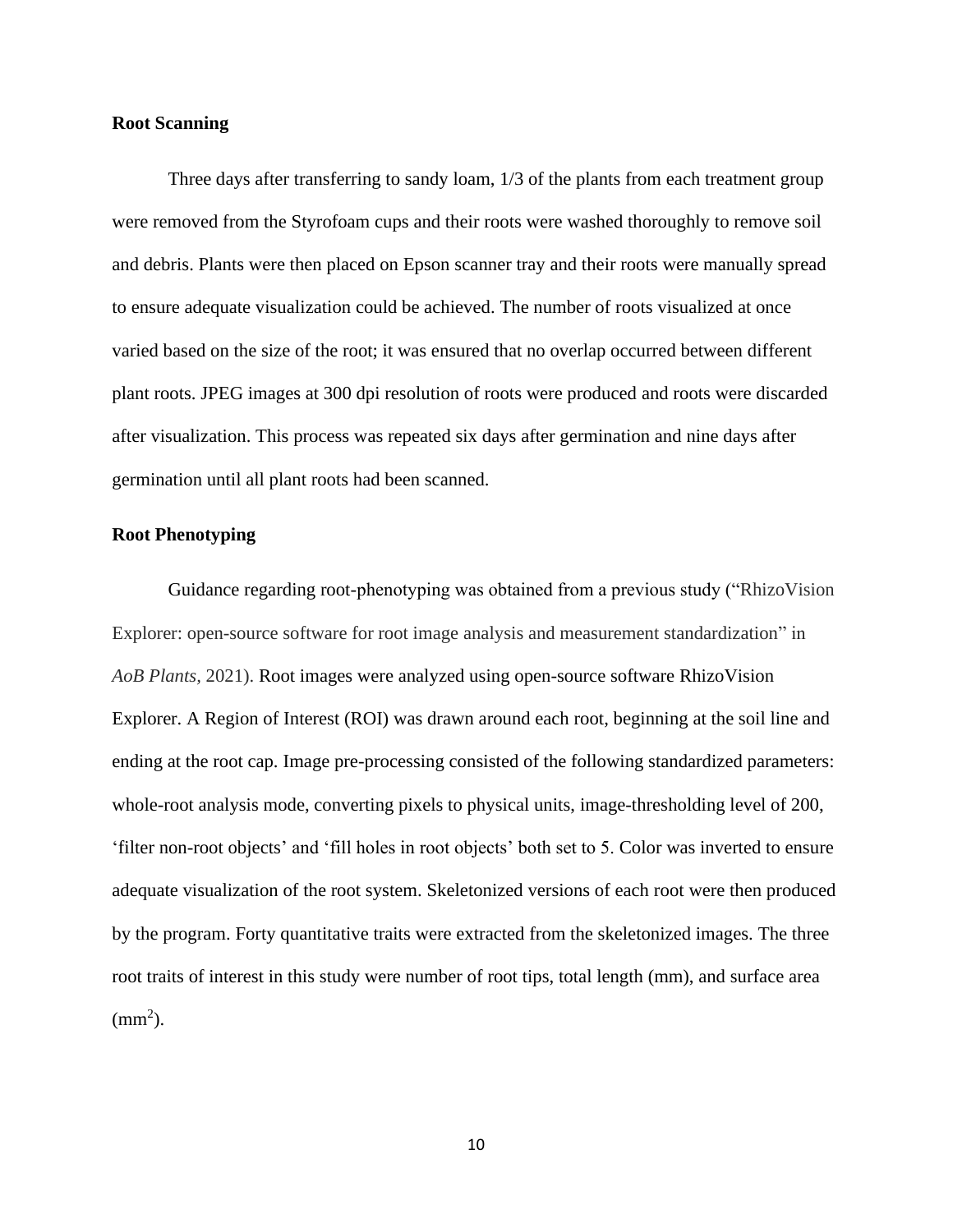#### **Statistical Analysis and Graphing**

All experiments were analyzed using JMP Genomics Pro 16 (SAS Institute, Cary, NC, USA). Data sets were first tested for equal variance and then one-way ANOVAs were performed to identify differences in the treatment groups between the three root traits of interest. Box plots were also created in JMP to display the total data collected. If statistically different at  $\alpha = 0.05$ , means separations were performed with a Tukey HSD test and displayed on the box plots.

### **Repetition**

The procedures previously described were repeated three times, designated as Experiments 1-3 in the remainder of this study. For each repetition, root images were labeled as Day 3, Day 6, or Day 9 (days since germination) to indicate the time point the root image was taken.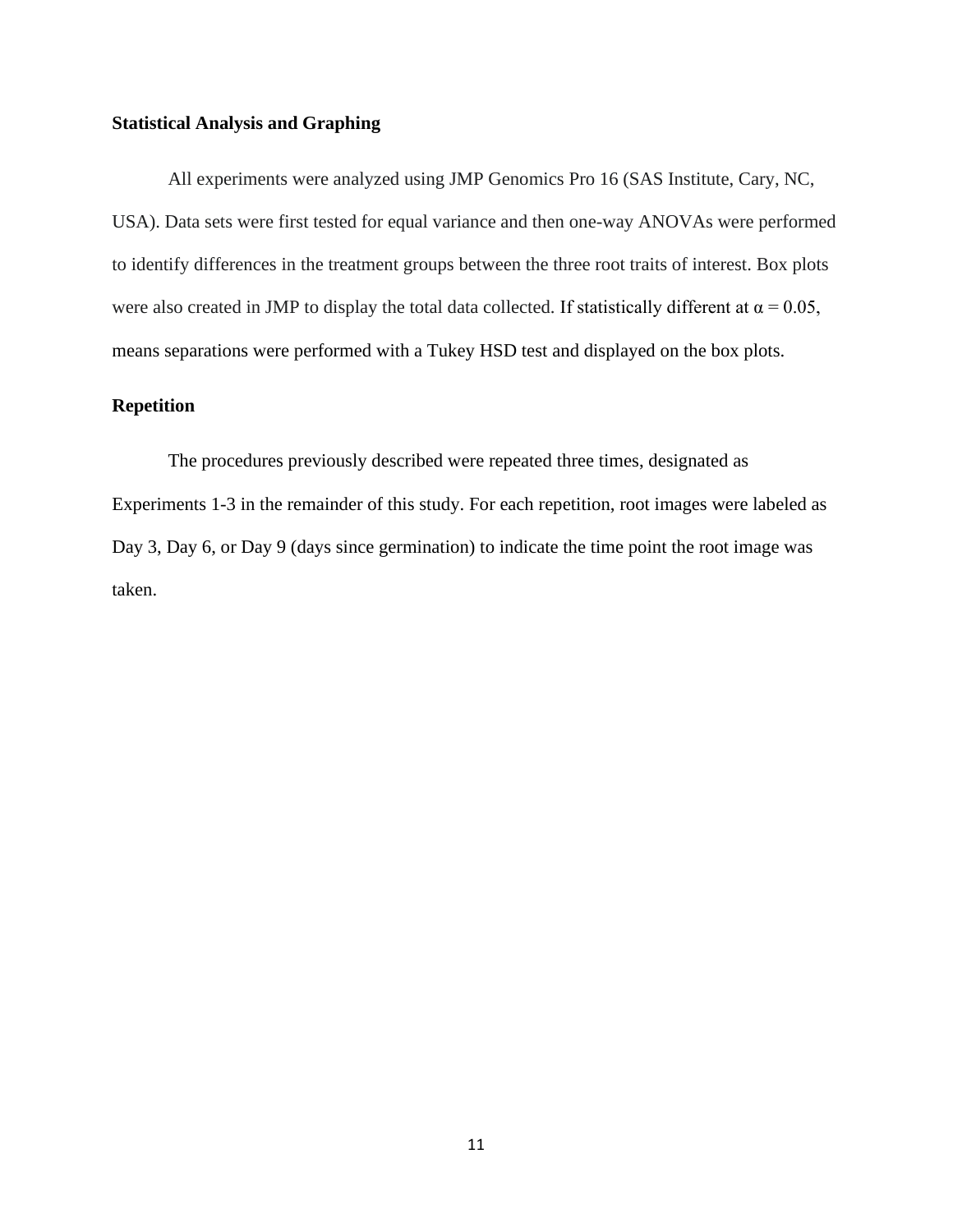### **Results**

#### **Images**

Using RhizoVision Explorer, skeletonized images of each root were produced. An example of an output image is represented in **Figure 1**. A visual comparison of the skeletonized images from Experiment 1 are shown in **Figure 2** using the first root scanned in each treatment group on Day 3, Day 6, or Day 9.



**Figure 1.** RhizoVision Explorer analysis of root image from Experiment 1, Day 3, Control group. Total root length  $(mm)$  and surface area  $(mm<sup>2</sup>)$  are calculated using green lines; other colors correspond to different root characteristics not studied in this experiment.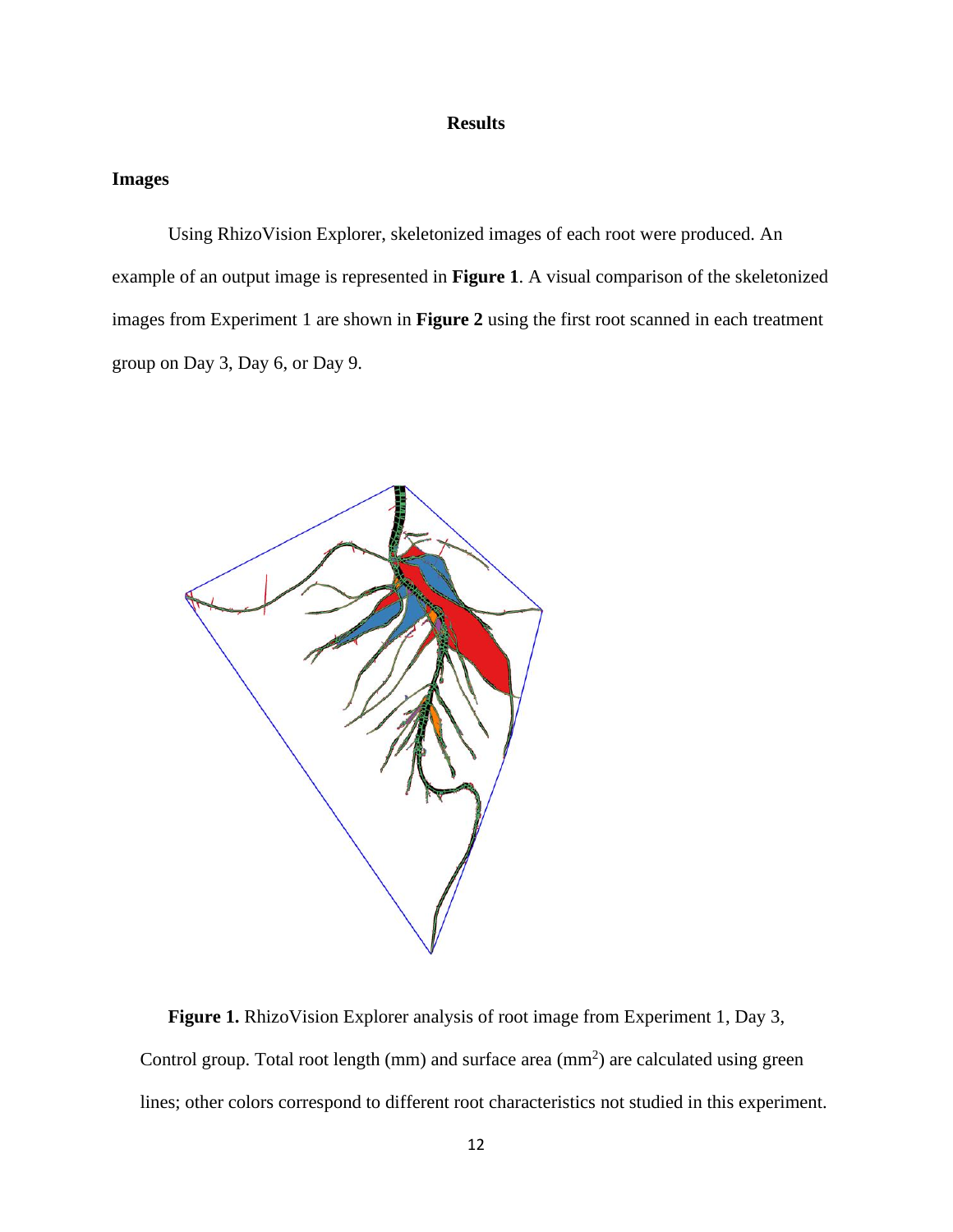

Figure 2. Output images from Rhizovision Explorer of plants treated with 1  $\mu$ M GmPep3, 4 µM GmPep3, and no GmPep3 over the course of Experiment 1.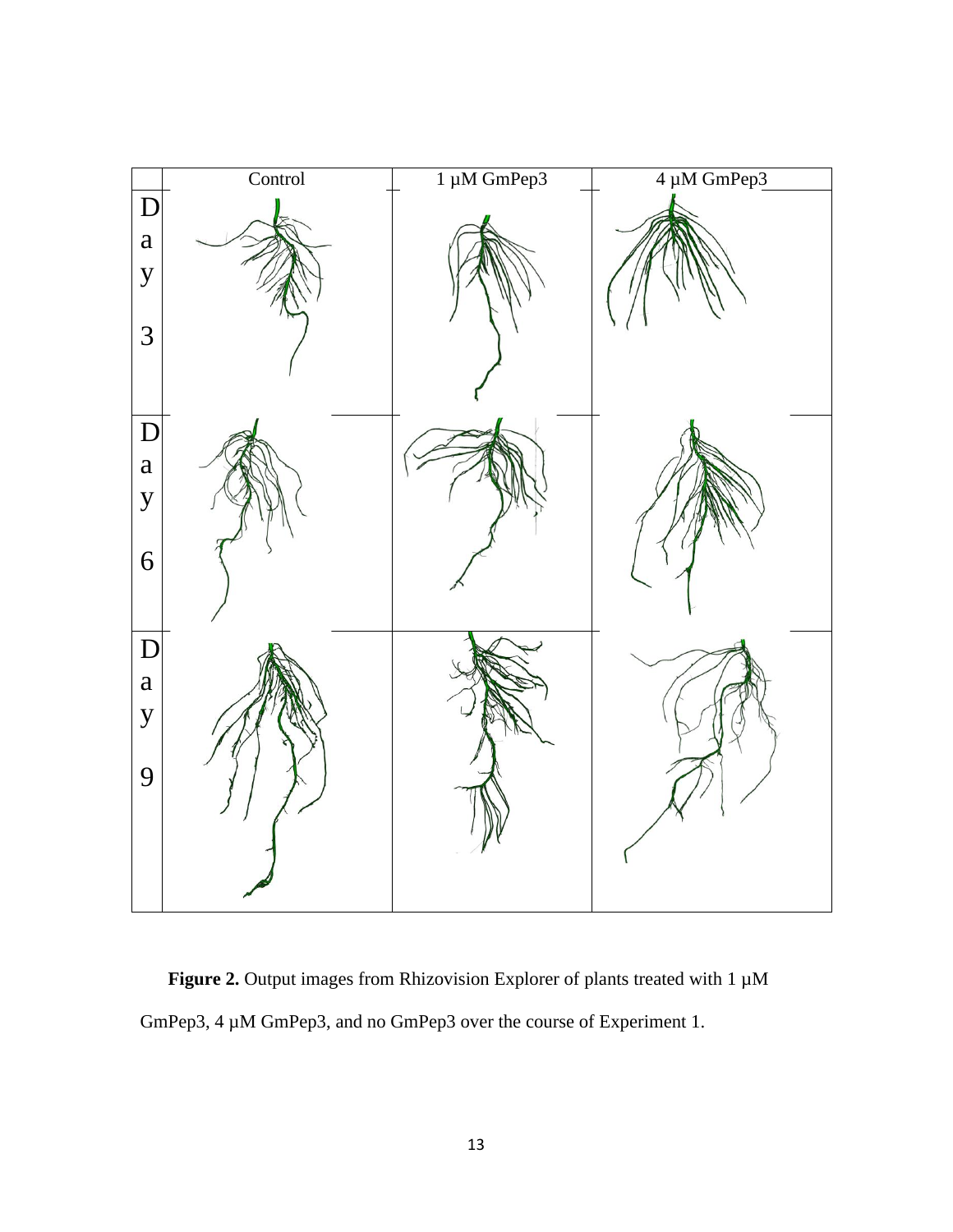## **Root Tips**

After three repetitions of the described experimental design, the number of root tips were not observed to significantly differ across the three treatment groups. One-way ANOVA testing demonstrated that there was not a statistically significant difference in the number of root tips on plants treated with water, 1  $\mu$ M GmPep3, or 4  $\mu$ M GmPep3 (df = 2, p > 0.05). Box plots were created to display the data (**Figure 3**).

## Experiment 1



## Experiment 2

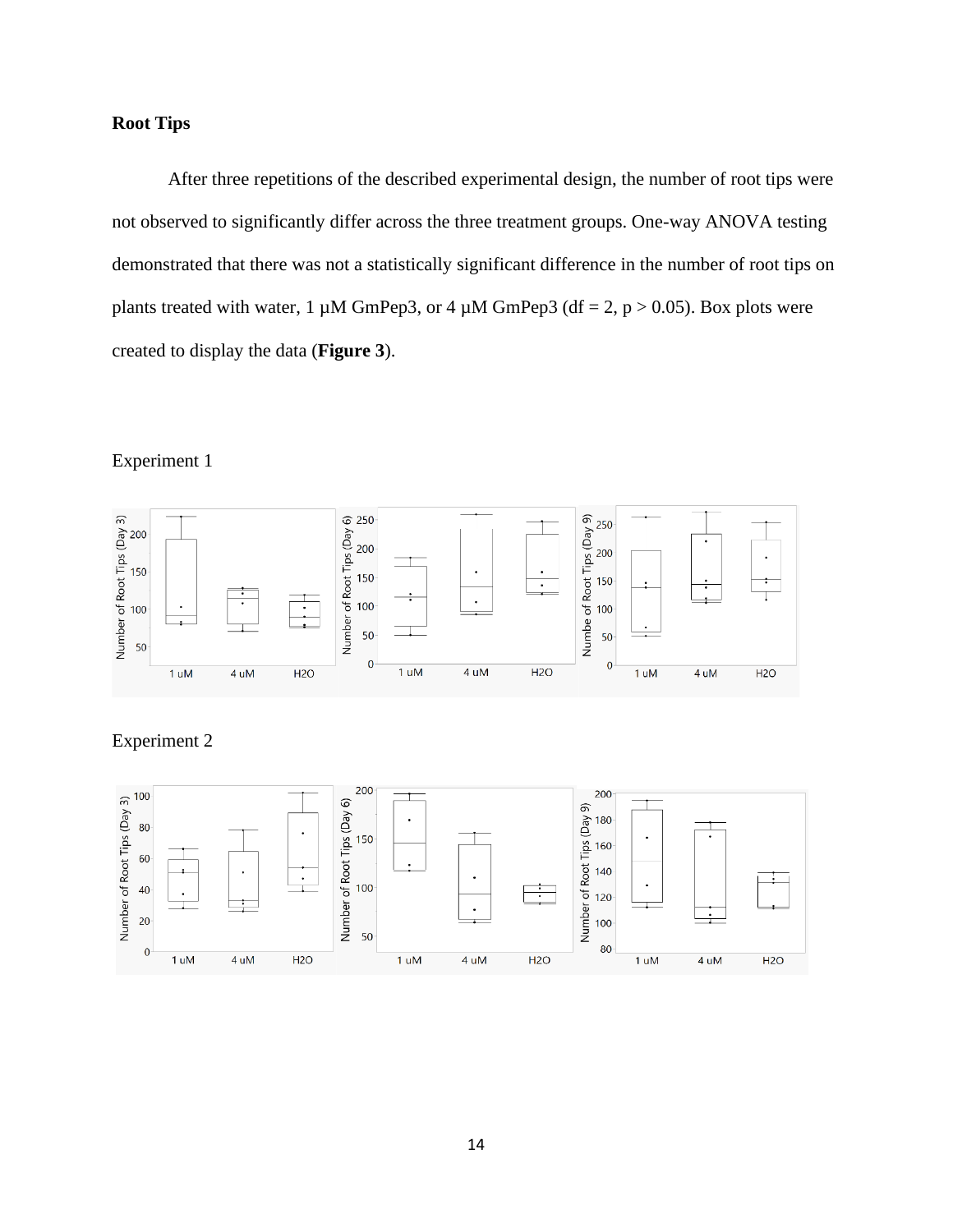#### Experiment 3



**Figure 3**. Effects of peptide treatment on number of root tips for Experiments 1-3

### **Root Length**

For experiments 1 and 3, one-way ANOVA testing demonstrated that there was not a statistically significant difference in the total root length between the treatment groups ( $df = 2$ , p > 0.05). For experiment 2, ANOVA testing indicated a significant difference in root length on Day 3 (df = 2, F = 7.4393; p > 0.0079) and Day 6 (df = 2, F = 9.6703, p > 0.0057). If statistically different at  $\alpha = 0.05$ , means separations were performed with a Tukey HSD test. By Day 9, no statistically significant difference was detected (df = 2,  $p > 0.05$ ). Box plots were created the display the data (**Figure 4**). On the graphical display, **a** and **b** are used to indicate significant difference between treatment groups. If no letters are present, no significant difference is assumed.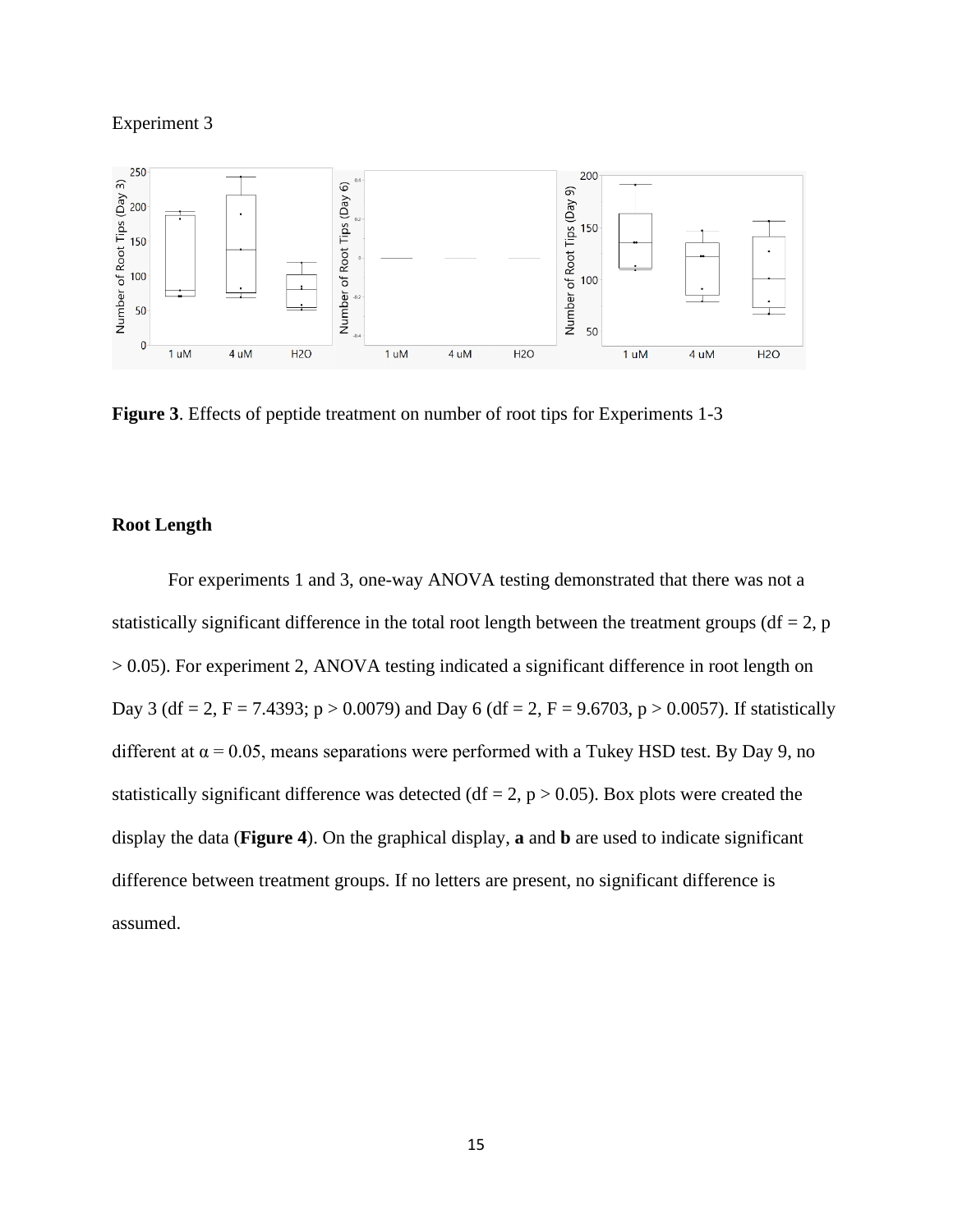## Experiment 1



Experiment 2



Experiment 3



Figure 4. Effects of peptide treatment on total root length (mm) for Experiments 1-3.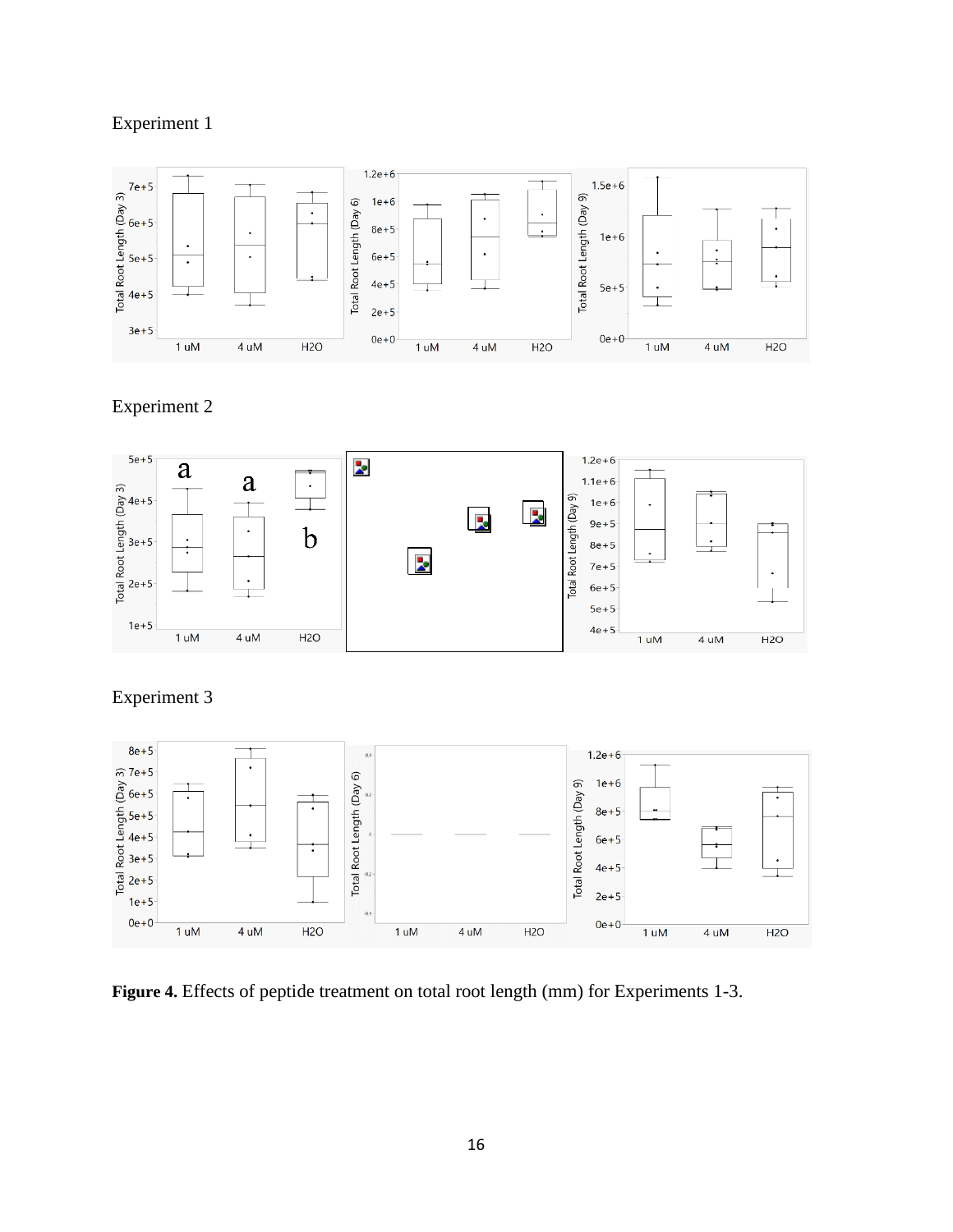## **Surface Area**

For experiments 1 and 3, one-way ANOVA testing demonstrated that there was not a statistically significant difference in the total surface area  $\text{(mm)}^2$ ) between the treatment groups  $(df = 2, p > 0.05)$ . For experiment 2, ANOVA testing indicated a significant difference in surface area on Day 3 (df = 2; F = 9.3066; p > 0.0036) and Day 6 (df = 2, F = 7.7622, p > 0.0110). If statistically different at  $\alpha = 0.05$ , means separations were performed with a Tukey HSD test. By Day 9, no statistically significant difference was detected (df = 2, p > 0.05). Box plots were created the display the data (Fig. 5). On the graphical display, **a** and **b** are used to indicate significant difference between treatment groups. If no letters are present, assume no significant difference.

### Experiment 1

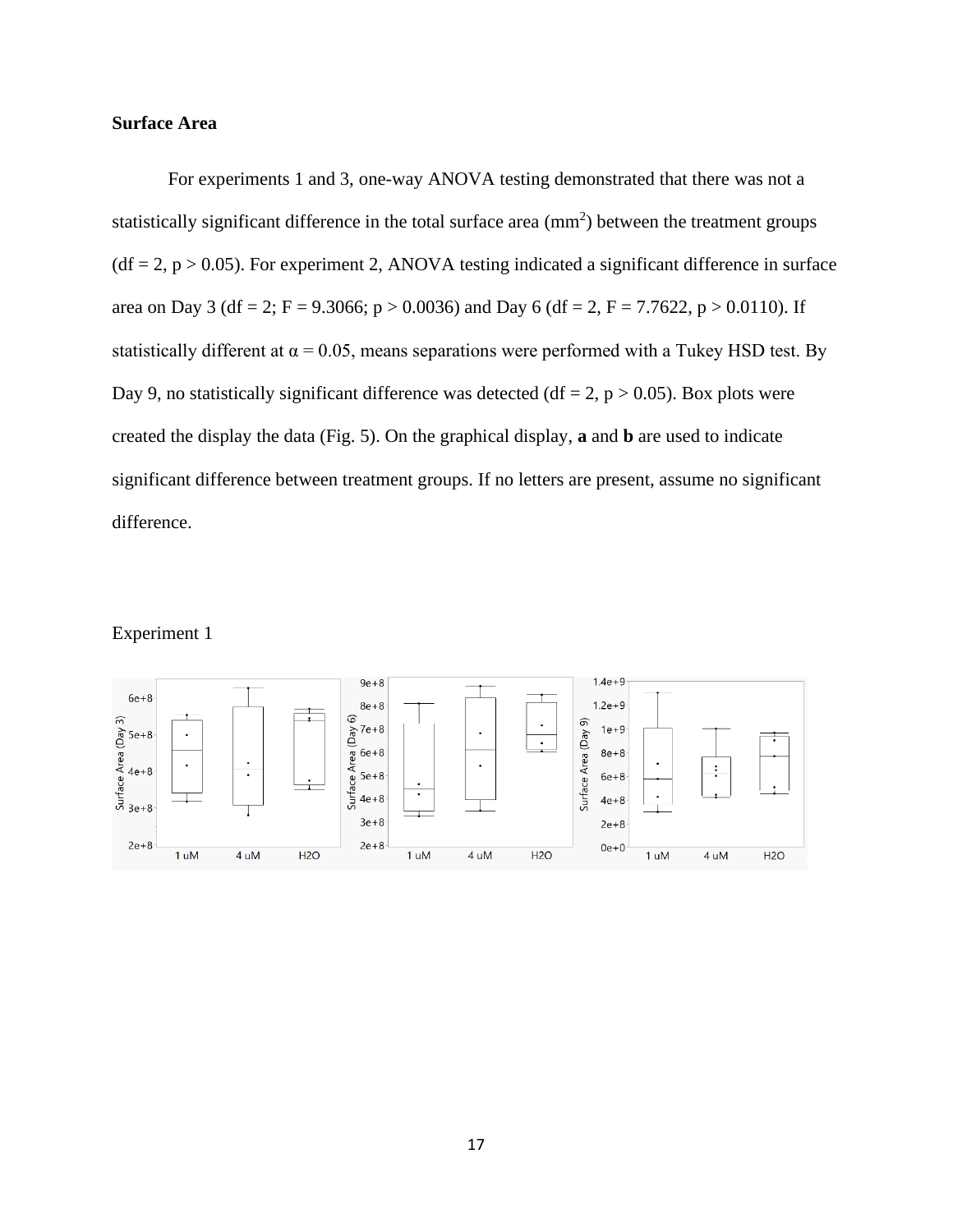## Experiment 2



## Experiment 3



Figure 5. Effects of peptide treatment on surface area (mm<sup>2</sup>) for Experiments 1-3.

## **Areas to Note**

Data from Experiment 3, Day 6 was unable to be obtained due to scanner error and thus statistical analysis and graphical display are not present. It was also noted that small scratches were present on the scanner tray that were unable to be removed during image processing. These scratches can be seen in both **Figure 1** and **Figure 2** as unnaturally straight lines that do not correspond to the actual root.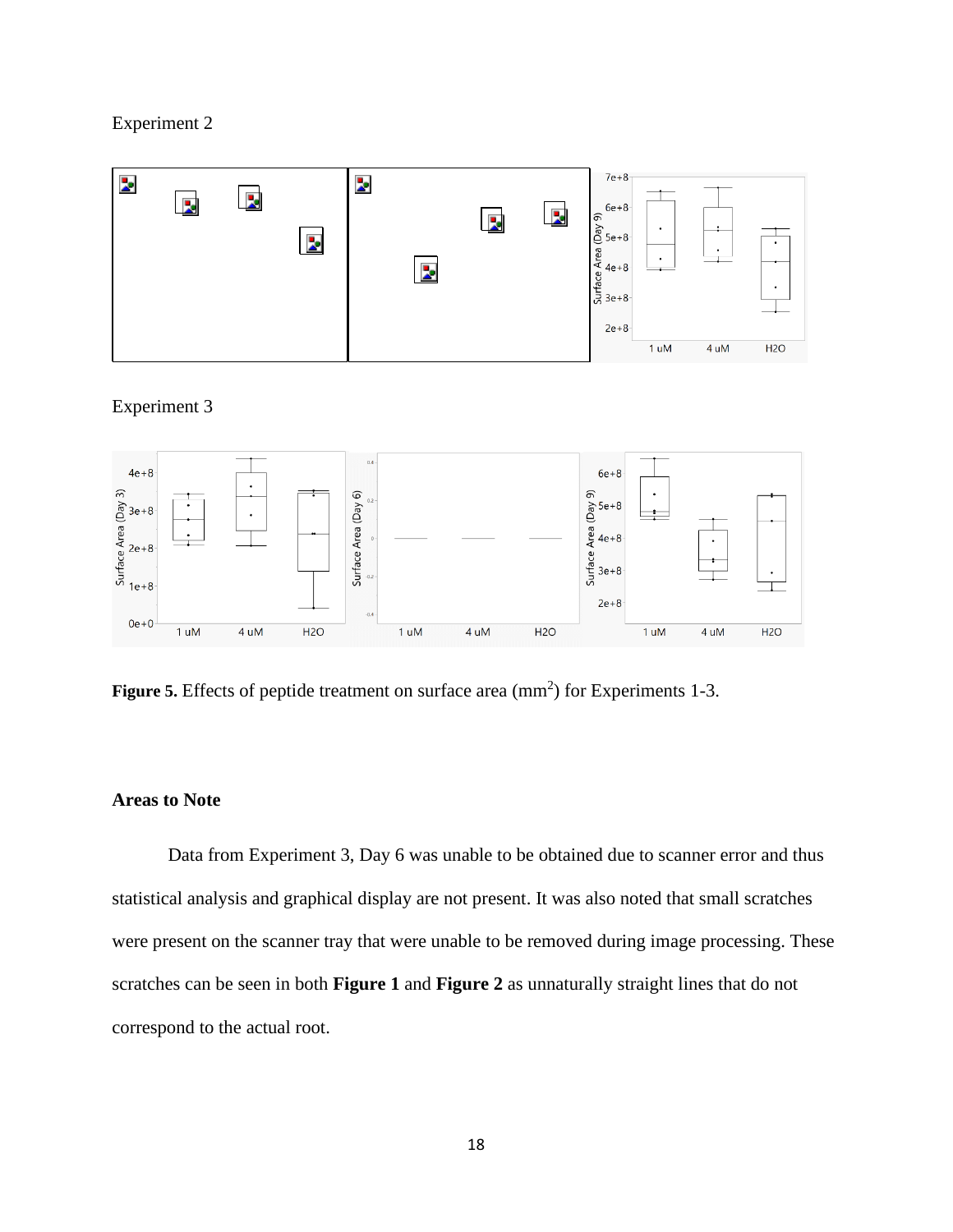#### **Discussion**

The aim of this research project was to determine whether soybean seeds treated with GmPep3 would display differences in root growth - quantified by the number of roots tips, total root length (mm), and surface area  $(mm<sup>2</sup>)$  - compared to plants that were not treated with GmPep3. An additional question raised was whether increasing the concentration of GmPep3 would correlate to differences in root growth.

Based on the statistical tests done, there does not appear to be a significant difference in the number of root tips between treatment groups. This indicates that GmPep3 does not increase or decrease the number of root tips in soybean up to nine days after germination. This finding is consistent with **Figure 2**, which does not show a visually apparent difference in the number of root tips between the treatment groups.

Looking at total length (mm) and surface area (mm<sup>2</sup>), two out of the three experiments indicate no statistically significant difference at any time point, although Experiment 2 indicated statistical difference at the first two time points. However, by the third time point no significant difference was observed in either total root length or surface area. This may indicate that although plant growth was initially impacted by the addition of the peptide treatment, these effects were no longer present by the end of the growing period. This is not an unexpected result, as the addition of bio activators such as peptide treatments are known to involve a metabolic cost due to the energy needed to defend against herbivory, (Gatehouse, 2002). This metabolic cost has the potential to vary expected growth in a variety of ways and could explain the leveling-out that was observed in Experiment 2. **Figure 2** does not appear to display a clear difference in total root length or surface area between treatment groups, supporting the general indication by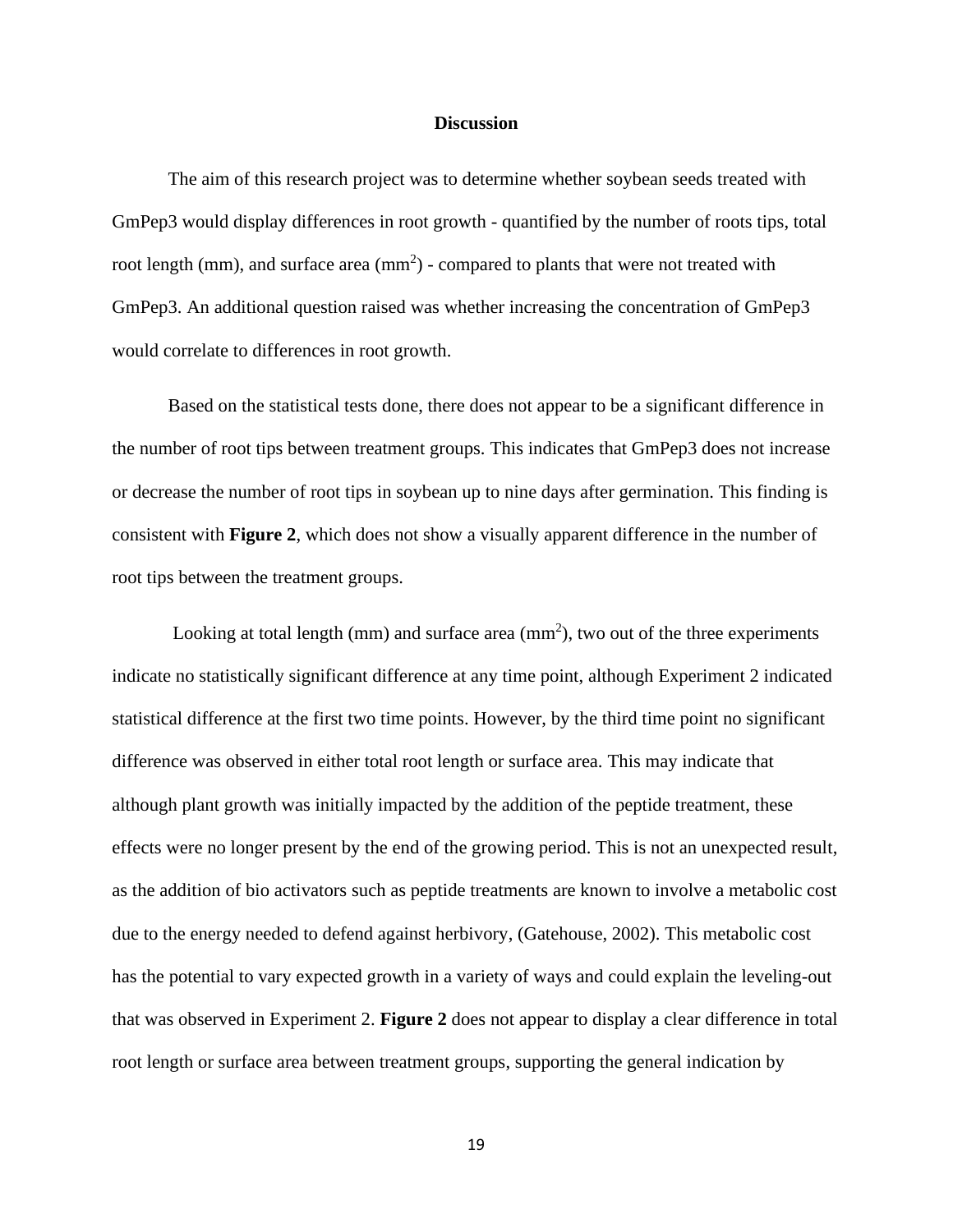Experiments 1 and 3 that treating soybean seeds with GmPep3 does not significantly alter these root traits over the course of nine days.

Increasing the concentration of GmPep3 from 1  $\mu$ M to 4  $\mu$ M did not appear to display differences in the chosen root characteristics. Only in Experiment 2, Day 6 was there a statistically significant difference between total length and surface area between seeds treated with 1  $\mu$ M peptide and 4  $\mu$ M peptide. By Day 9, this difference was no longer observed. These findings are somewhat consistent with **Figure 2**, although visual comparison between 1  $\mu$ M and 4 µM treated seeds on Day 9 shows a marked difference in root tips and general root fullness. This visual difference, however, does not appear to represent the data according to statistical analysis.

Unfortunately, data was unable to be obtained from Experiment 3, Day 6 due to scanner error. Due to the nature of root scanning which involved destructive sampling, these plants had to be discarded and could not be visualized. However, data from Day 3 and Day 9 of this experiment can still be compared to the other repetitions.

An area to note are the small scratches that were present on the scanner tray and could not be removed from the processed images. Although these scratches likely affected the extracted data to some degree, they appeared to be relatively uniform across the tray rather than being concentrated in specific areas. A base-level of error was thus assumed, and images were still compared to one another with the expectation that they would all be affected by the scratches to a similar degree. A new scanner tray or research into digital removal of these scratches would be beneficial in future repetitions of this experiment.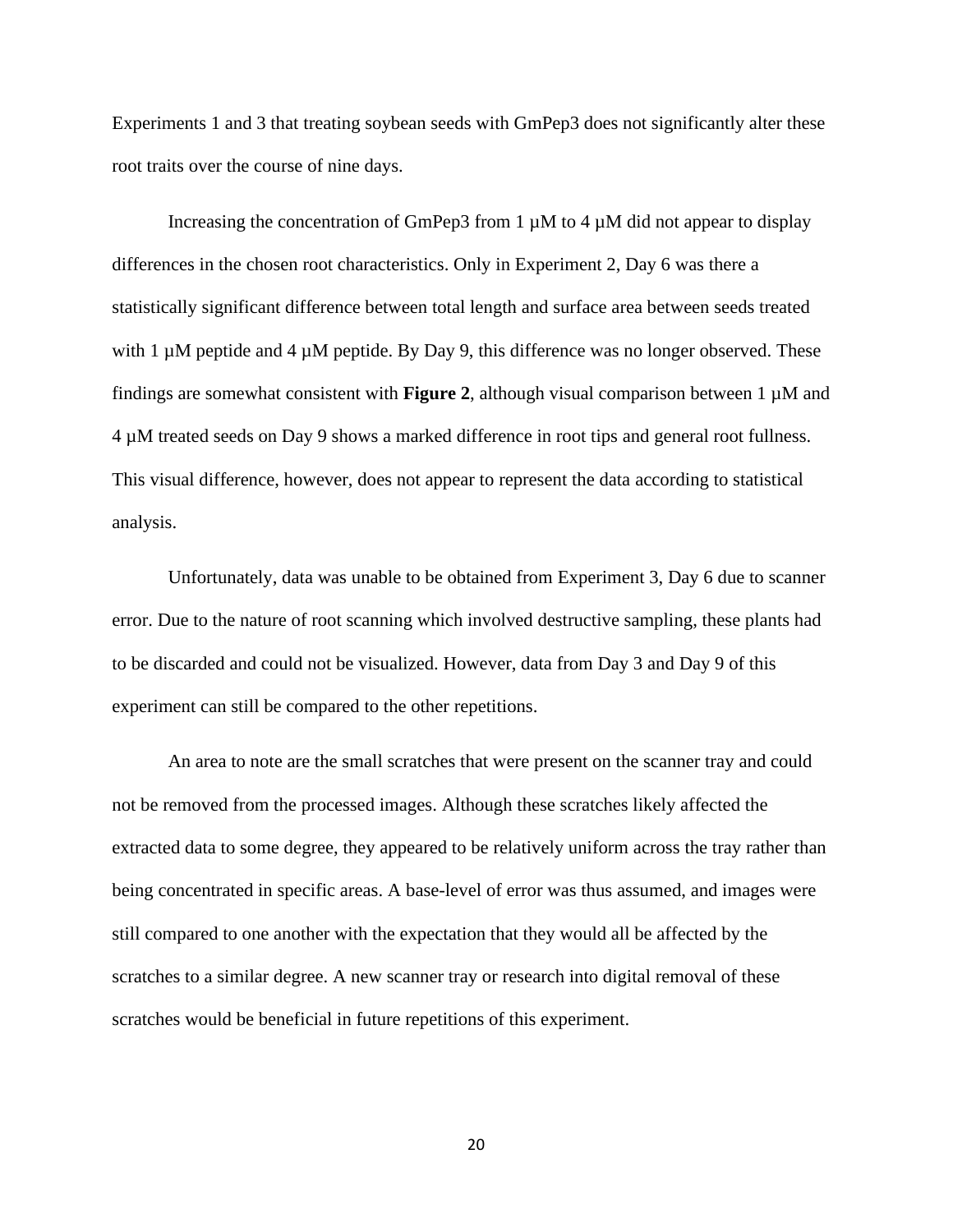Although this study suggests that GmPep3 does not significantly alter root growth in soybean, there were several limitations. The sample size was relatively small and signals more experimentation is necessary to determine whether the data can be generalized to a larger population of soybeans treated with GmPep3. Due to time constraints and scanner size, the ability to study root growth over a long period of time was also not feasible and therefore the data cannot be used to make assumptions regarding root growth after a certain period. Furthermore, only three root parameters were chosen to represent root growth. Other key parameters – convex area to quantify the spread of the roots, average root orientation to determine the direction of growth – would also be meaningful factors to consider when studying root growth. Because total root length and surface area data appeared to display a strong positive correlation, choosing another parameter like convex area or root orientation may have provided a more wholistic view of how root growth was affected by the GmPep3 treatment.

There are several avenues this area of study could take in the future. For example, studying how roots of plants other than *Glycine max* are affected by peptide treatments would broaden the scope of the study and allow for comparison between plant species. Furthermore, it would be beneficial to better understand how concentrations of GmPep3 correlate to root growth by creating a peptide concentration gradient rather than choosing only two concentrations. Additionally, indicators of induced plant defenses could be studied in more detail. The presence of reactive oxygen species (ROS) can signify induced plant defenses and could be an avenue for determining more exact differences between plants treated with peptide and those not treated with peptide (Chen, 2020).

In conclusion, findings indicate that imbibing soybean seeds with GmPep3 does not significantly alter the total number of root tips, root length, or surface area during the initial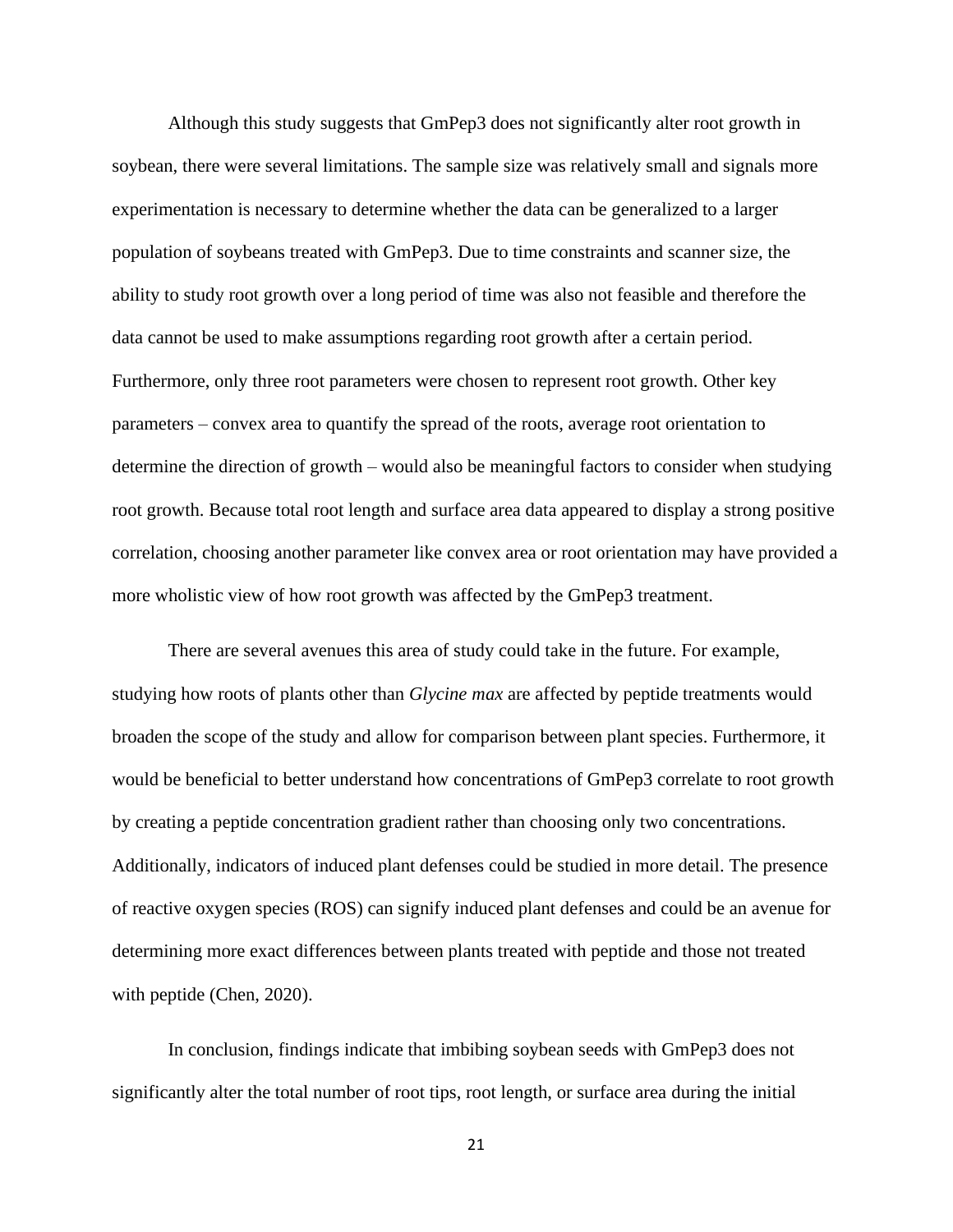growth stage. This further supports the use of peptide treatments in agriculture as a tool to increase natural plant defenses and thus increase crop yield.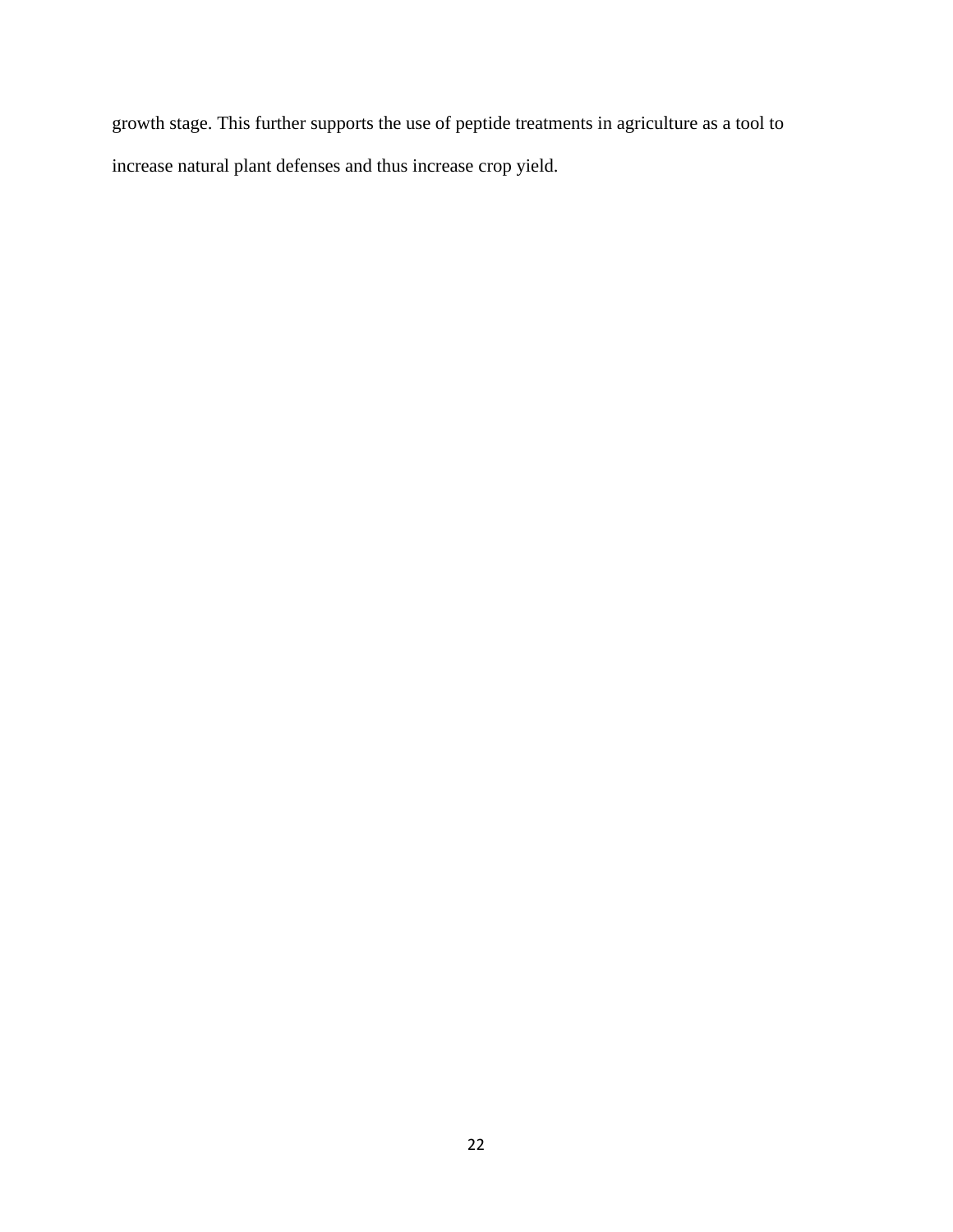#### **References**

- Allen, T. W., Bradley, A. C., Sisson, A. J., Byamukama, E., Chilvers, M. I., Coker, C. M,…Wrather, J. A. (2017). Soybean Yield Loss Estimates Due to Diseases in the United States and Ontario, Canada, from 2010 to 2014. *Plant Health Progress,* 18, 19-27.
- Bueno, A.F., Paula-Moraes, S.V., Gazzoni, D.L. *et al.* (2013). Economic Thresholds in Soybean-Integrated Pest Management: Old Concepts, Current Adoption, and Adequacy. *Neotrop Entomol,* 42**,** 439–447. <https://doi.org/10.1007/s13744-013-0167-8>
- Chen, Q., Yang, G. (2020). Signal Function Studies of ROS, Especially RBOH-Dependent ROS, in Plant Growth, Development and Environmental Stress. *J Plant Growth Regul,* 39, 157–171. https://doi.org/10.1007/s00344-019-09971
- Gatehouse JA. Plant resistance towards insect herbivores: a dynamic interaction. (2002). *New Phytol*, 156(2), 145-169. doi: 10.1046/j.1469-8137.2002.00519.x. PMID: 33873279.
- Grasswitz T. R. (2019). Integrated Pest Management (IPM) for Small-Scale Farms in Developed Economies: Challenges and Opportunities. *Insects*, *10*(6), 179. <https://doi.org/10.3390/insects10060179>
- Huffaker, A. (2015). Plant elicitor peptides in induced defense against insects. *Current Opinion in Insect Science,* 9, 44-50.
- Jones, J. T., Haegeman, A., Danchin, E. G. J., Gaur, H. S., Helder, J., Jones, M. G. K.,…Perry, R. N. (2013). Top 10 plant-parasitic nematodes in molecular plant pathology. *Molecular Plant Pathology,* 13:9, 946-961.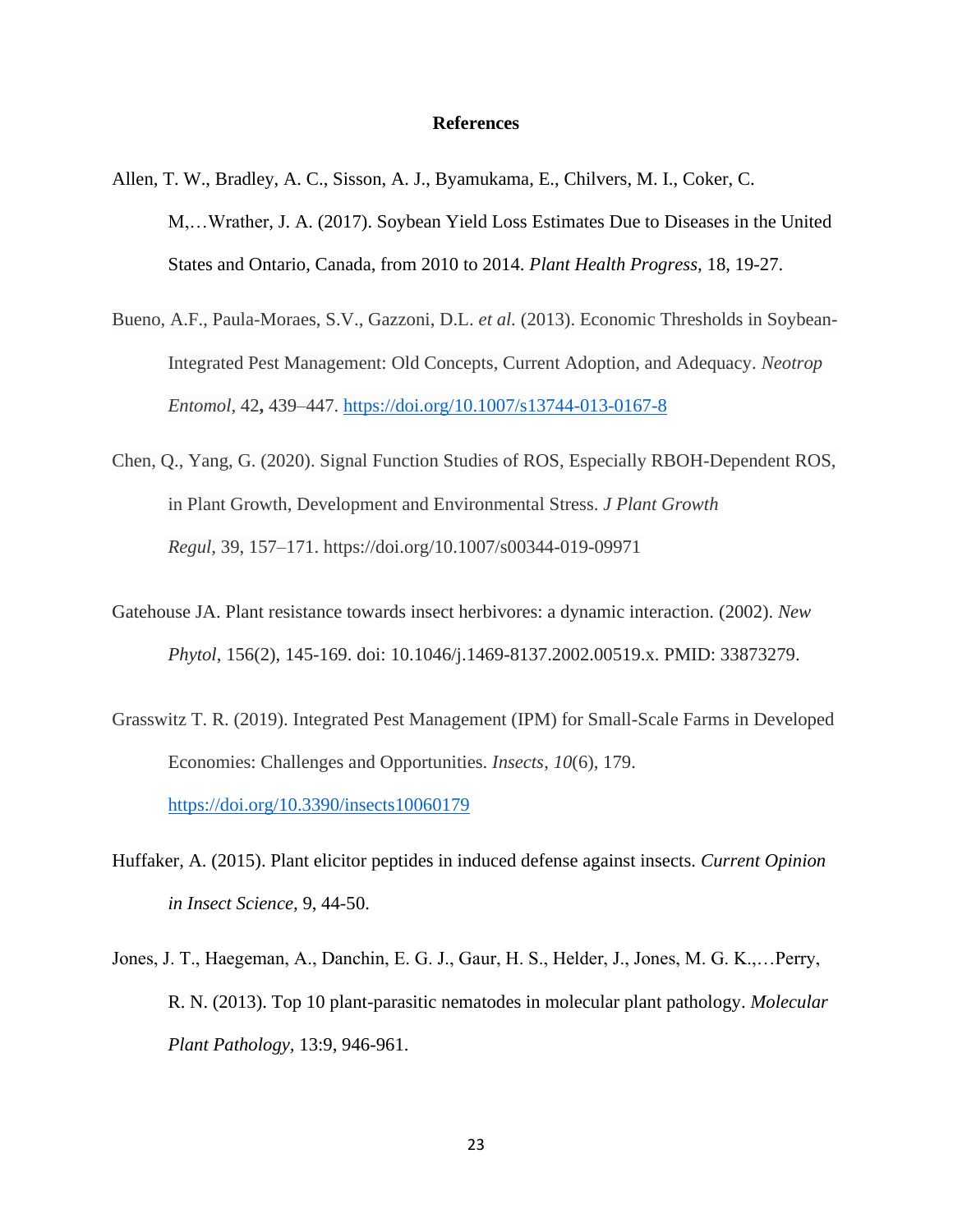- Lee, M. W., Huffaker, A., Crippen, D., Robbins, R. T., Goggin, F. L. (2018). Plant elicitor peptides promote plant defense against nematodes in soybean. *Molecular Plant Pathology,* 19:4, 858-869.
- Merijn R. Kant, Kai Ament, Maurice W. Sabelis, Michel A. Haring, Robert C. Schuurink. (2004). Differential Timing of Spider Mite-Induced Direct and Indirect Defenses in Tomato Plants, *Plant Physiology*, 135:1, 483–495, <https://doi.org/10.1104/pp.103.038315>
- Moreira, X., Abdala-Roberts, L., Hernández-Cumplido, J., Cuny, M. A. C., Glauser, G., & Benrey, B. (2015). Specificity of induced defenses, growth, and reproduction in lima bean (Phaseolus lunatus) in response to multispecies herbivory. *American Journal of Botany*, 102(8), 1300– 1308.

http://www.jstor.org/stable/4382720[1https://academic.oup.com/plphys/article/135/1/483/61](https://academic.oup.com/plphys/article/135/1/483/6111989) [11989](https://academic.oup.com/plphys/article/135/1/483/6111989)

Pappas, M.L., Broekgaarden, C., Broufas, G.D., Kant, M.R., Messelink, G.J., Steppuhn, A., Wäckers, F. and van Dam, N.M. (2017). Induced plant defences in biological control of arthropod pests: a double-edged sword. *Pest. Manag. Sci*, 73, 1780- 1788. <https://doi.org/10.1002/ps.4587>

Ross, J. (2016). *Soybean Research Studies 2016.* Pg 42.

- Seethepalli, A., Dhakal, K., Griffiths, M., Guo, H., Freschet, G.T., York, L.M. (2021). RhizoVision Explorer: open-source software for root image analysis and measurement standardization, *AoB PLANTS*, 13(6).<https://doi.org/10.1093/aobpla/plab056>
- Shen, N., Jing, Y., Tu, G., Fu, A., & Lan, W. (2020). Danger-Associated Peptide Regulates Root Growth by Promoting Protons Extrusion in an AHA2-Dependent Manner